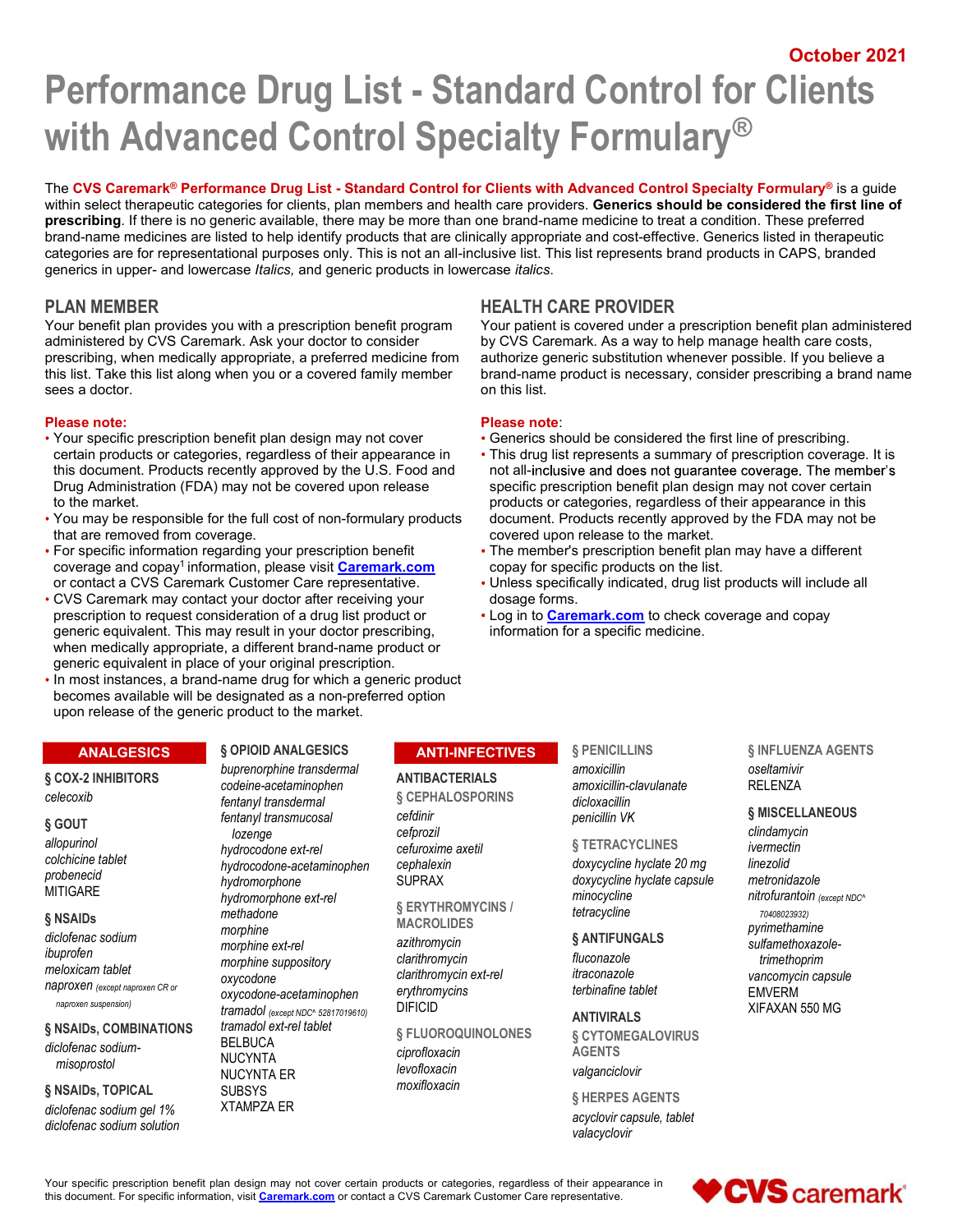# ANTINEOPLASTIC

# HORMONAL colesevelam ANTINEOPLASTIC AGENTS § ANTIANDROGENS

bicalutamide

# **CARDIOVASCULAR** § FIBRATES FIRE REAR<br>*fenofibrate except* BIDIL

# § ACE INHIBITORS

fosinopril lisinopril quinapril ramipril

# § ACE INHIBITOR / DIURETIC COMBINATIONS atorvastatin

fosinopril-hydrochlorothiazide lisinopril-hydrochlorothiazide quinapril-hydrochlorothiazide

# § ANGIOTENSIN II RECEPTOR ANTAGONISTS / DIURETIC COMBINATIONS

candesartan / candesartanhydrochlorothiazide irbesartan / irbesartanlosartan / losartanhydrochlorothiazide olmesartan / olmesartanhydrochlorothiazide telmisartan / telmisartanhydrochlorothiazide valsartan / valsartan-

# § ANGIOTENSIN II RECEPTOR ANTAGONIST / CALCIUM CHANNEL BLOCKER COMBINATIONS

amlodipine-olmesartan amlodipine-telmisartan amlodipine-valsartan

# § ANGIOTENSIN II RECEPTOR ANTAGONIST / CALCIUM CHANNEL BLOCKER / DIURETIC **COMBINATIONS**

amlodipine-valsartanhydrochlorothiazide olmesartan-amlodipinehydrochlorothiazide

# § ANTIARRHYTHMICS

sotalol MULTAQ

# ANTILIPEMICS

ACL INHIBITORS / COMBINATIONS NEXLIZET

§ BILE ACID RESINS *metolazone* 

§ CHOLESTEROL ABSORPTION INHIBITORS

# § FIBRATES

fenofibrate (except BIDIL<br>fenofibrate cansule 50 mg 130 mg CORLANOR fenofibrate capsule 50 mg, 130 mg; fenofibrate tablet 40 mg, 120 mg) fenofibric acid delayed-rel

§ HMG-CoA REDUCTASE INHIBITORS / COMBINATIONS

fluvastatin lovastatin § MISCELLANEOUS pravastatin ranolazine ext-rel rosuvastatin simvastatin

§ NIACINS niacin ext-rel

hydrochlorothiazide § OMEGA-3 FATTY ACIDS omega-3 acid ethyl esters VASCEPA *diazepam*<br>lorazepam

hydrochlorothiazide metoprolol succinate ext-rel § BETA-BLOCKERS oxazepam atenolol carvedilol carvedilol phosphate ext-rel metoprolol tartrate nadolol pindolol propranolol propranolol ext-rel **BYSTOLIC** 

# § CALCIUM CHANNEL **BLOCKERS**

diltiazem ext-rel (except generics for CARDIZEM LA) nifedipine ext-rel verapamil ext-rel

§ CALCIUM CHANNEL *primatic* **BLOCKER / ANTILIPEMIC** *tiagabine* COMBINATIONS amlodipine-atorvastatin

disopyramide § DIGITALIS GLYCOSIDES digoxin NAYZILAM

# § DIRECT RENIN INHIBITORS / DIURETIC<br>COMBINATIONS VALTOCO COMBINATIONS

# § DIURETICS

amiloride hydrochlorothiazide

**AGENTS** cholestyramine **changing of the spironolactone**hydrochlorothiazide<br>torsemide hydrochlorothiazide spironolactonetriamterene triamterene-

# HEART FAILURE

# § NITRATES

ezetimibe-simvastatin mitroglycerin sublingual isosorbide dinitrate (except isosorbide dinitrate 40 mg) isosorbide mononitrate sertraline

# CENTRAL NERVOUS **SYSTEM** duloxeting

# ANTIANXIETY venlafaxine

§ BENZODIAZEPINES alprazolam 
§ MISCELLANEOUS
<sub>dovonin</sub> clonazepam diazepam

# § ANTICONVULSANTS

NEXLETOL **TEKTURNA HCT** ACCERTIVE amlodipine **in the contract of the contract of the contract of the contract of the contract of the contract of** aliskiren XCOPRI carbamazepine carbamazepine ext-rel clobazam diazepam rectal gel divalproex sodium divalproex sodium ext-rel ethosuximide carbidopa-levodopagabapentin entacapone **lamotrigine** lamotrigine ext-rel levetiracetam oxcarbazepine rasaginine phenobarbital phenytoin<br>selegiline phenytoin sodium extended primidone rufinamide **ANTIPSYCHOTICS** AJOVY tiagabine § ATYPICALS topiramate aripiprazole valproic acid<br>clozapine zonisamide<br>Execute: executive danzapine FYCOMPA bialzapine<br>quetiapine NAYZILAM quetiapine ext-rel OXTELLAR XR TROKENDI XR<br>
xiprasidone xiprasidone VALTOCO ABILIFY MAINTENA VIMPAT ABILITY § ANTIDEMENTIA VRAYLAR

furosemide galantamine ext-rel donepezil galantamine

memantine hydrochlorothiazide *rivastigmine transdermal* amphet NAMZARIC

# ANTIDEPRESSANTS

atorvastatin atorialism nitroglycerin lingual spray and the relationship of the method of the number hydrochlorothiazide 
SSELECTIVE SEROTONIN

SSELECTIVE SEROTONIN

S citalopram escitalopram ENTRESTO fluoxetine (except fluoxetine tablet 60 mg, methylphenidate REUPTAKE INHIBITORS (SSRIs) citalopram dexmethylphenidate ext-rel escitalopram guanfacine ext-rel fluoxetine tablet [generics for SARAFEM]) paroxetine HCl paroxetine HCl ext-rel (except NDC^ 60505367503) sertraline 
S FIBROMYALGIA **TRINTELLIX** 

> § SEROTONIN NOREPINEPHRINE REUPTAKE INHIBITORS (SNRIs) desvenlafaxine ext-rel venlafaxine ext-rel capsule

**AGENTS** 

lorazepam<br>
bupropion ext-rel <sub>(except</sub> and **ACUTE MI**  $OX$ azepam<br>
bupropion ext-rel tablet 450 mg)  $\delta$  Trintans bupropion mirtazapine trazodone

# § ANTIPARKINSONIAN

AGENTS amantadine carbidopa-levodopa carbidopa-levodopa ext-rel entacapone **Miscellaneous** entacapone pramipexole pramipexole ext-rel rasagiline ropinirole ext-rel selegiline<br>
Monoclonal Antibodies NEUPRO

olanzapine cyclobenzaprine (except risperidone § NARCOLEPSY ziprasidone armodafinil LATUDA SUNOSI PERSERIS VRAYLAR POSTHERPETIC

# memantine § ATTENTION DEFICIT rivastigmine HYPERACTIVITY DISORDER

NAMZARIC dextroamphetamine amphetaminemixed salts amphetaminedextroamphetamine mixed salts ext-rel<sup>+</sup> atomoxetine methylphenidate methylphenidate ext-rel MYDAYIS VYVANSE

pregabalin

# **HYPNOTICS**

duloxetine zolpidem ext-rel venlafaxine BELSOMRA § NONBENZODIAZEPINES eszopiclone ramelteon zolpidem

> § TRICYCLICS doxepin

# MIGRAINE

ACUTE MIGRAINE AGENTS

# § Triptans

eletriptan naratriptan rizatriptan sumatriptan zolmitriptan ONZETRA XSAIL ZEMBRACE SYMTOUCH ZOMIG NASAL SPRAY

NURTEC ODT REYVOW UBRELVY

ropinirole PREVENTIVE MIGRAINE **AGENTS** 

# AIMOVIG AJOVY **EMGALITY**

# aripiprazole § MUSCULOSKELETAL clozapine THERAPY AGENTS

quetiapine<br>
cyclobenzaprine tablet 7.5 mg)

modafinil

NEURALGIA (PHN) GRALISE

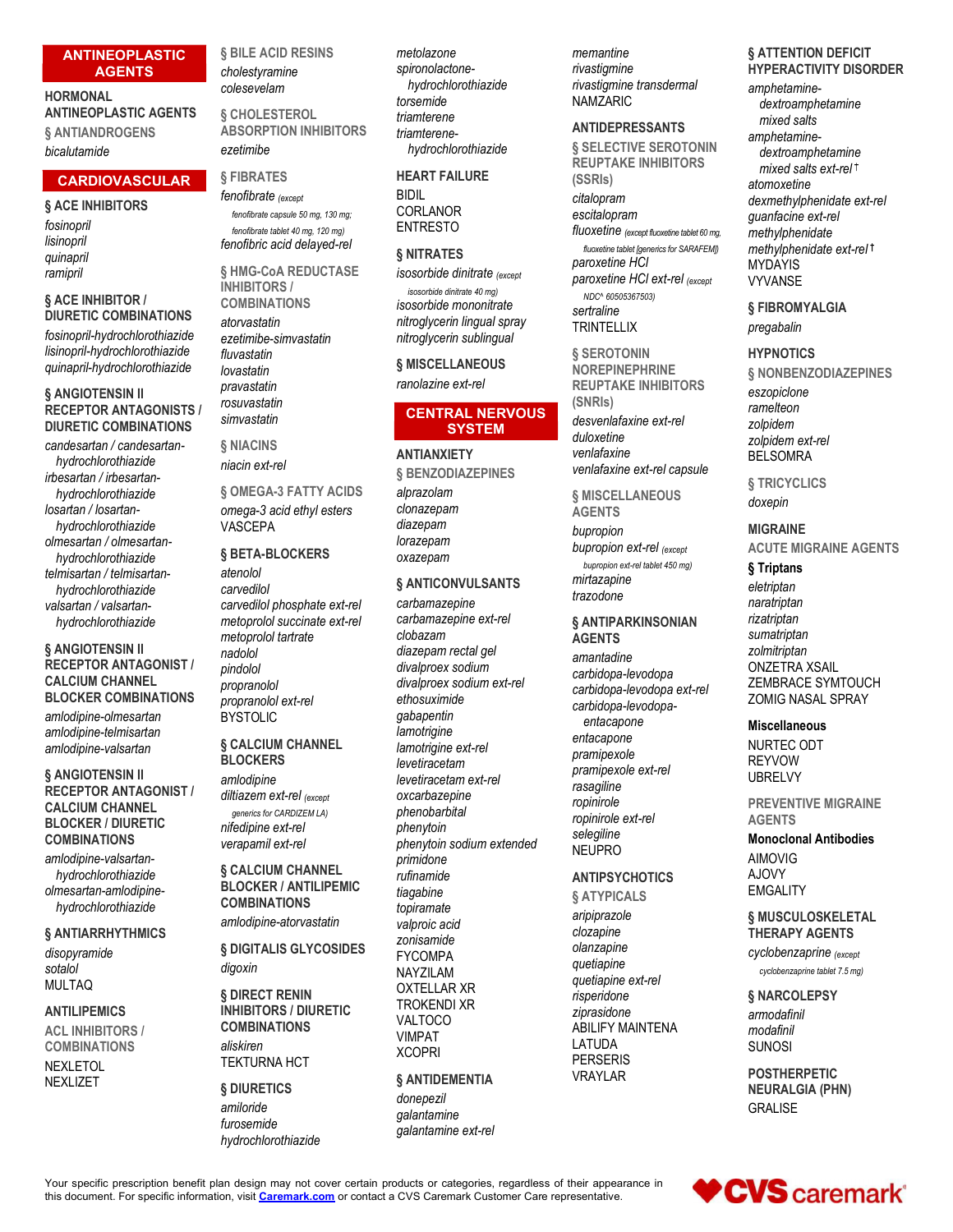# PSYCHOTHERAPEUTIC - NOVOLOG

§ OPIOID ANTAGONISTS TOUJEO naloxone injection NARCAN NASAL SPRAY

§ PARTIAL OPIOID AGONIST / pioglitazone OPIOID ANTAGONIST **COMBINATIONS** 

buprenorphine-naloxone sublingual

PSEUDOBULBAR AFFECT AGENTS

# NUEDEXTA

# ENDOCRINE AND METABOLIC

# § ANDROGENS

testosterone gel (except authorized generics for TESTIM and VOGELXO) testosterone solution ANDRODERM **NATESTO** 

## ANTIDIABETICS

AMYLIN ANALOGS

§ BIGUANIDES metformin metformin ext-rel (except generics for FORTAMET and GLUMETZA)

§ BIGUANIDE / **SULFONYLUREA** COMBINATIONS

glipizide-metformin

DIPEPTIDYL PEPTIDASE-4 (DPP-4) INHIBITORS

DIPEPTIDYL PEPTIDASE-4 (DPP-4) INHIBITOR / BIGUANIDE COMBINATIONS

JANUMET JANUMET XR

INCRETIN MIMETIC AGENTS OZEMPIC RYBELSUS **TRULICITY** VICTOZA

INCRETIN MIMETIC AGENT / INSULIN COMBINATIONS SOLIQUA ACCU-CHEK COMPACT

# HUMULIN R U-500 NOVOLIN 70/30 NOVOLIN N NOVOLIN R

§ INSULIN SENSITIZERS

§ INSULIN SENSITIZER / BIGUANIDE COMBINATIONS pioglitazone-metformin

ZUBSOLV § INSULIN SENSITIZER / **SULFONYLUREA** COMBINATIONS pioglitazone-glimepiride

> § MEGLITINIDES SAXENDA nateglinide repaglinide CSYMIA

SODIUM-GLUCOSE CO-TRANSPORTER 2 (SGLT2) INHIBITORS S BISPHOS FARXIGA **JARDIANCE** 

SYMLINPEN BIGUANIDE COMBINATIONS SODIUM-GLUCOSE CO-TRANSPORTER 2 (SGLT2) INHIBITOR / SYNJARDY SYNJARDY XR XIGDUO XR

> SODIUM-GLUCOSE CO-TRANSPORTER 2 (SGLT2) INHIBITOR / DIPEPTIDYL PEPTIDASE-4 (DPP-4) INHIBITOR COMBINATIONS

## GLYXAMBI

JANUVIA CO-TRANSPORTER 2 SODIUM-GLUCOSE (SGLT2) INHIBITOR / DIPEPTIDYL PEPTIDASE-4 (DPP-4) INHIBITOR / BIGUANIDE COMBINATIONS TRIJARDY XR

> § SULFONYLUREAS glimepiride glipizide glipizide ext-rel

## **SUPPLIES**

VERSION OF PLUS STRIPS AND KITS<sup>2</sup> ethinyl estradiol-etonogestrel levothyroxin  $\blacksquare$ INSULINS
STRIPS AND KITS 2  $\blacksquare$ BASAGLAR ACCU-CHEK SMARTVIEW FIASP STRIPS AND KITS <sup>2</sup> ACCU-CHEK AVIVA PLUS SUU UTERANTI EUU norelgestromin aloxifene ACCU-CHEK GUIDE STRIPS AND KITS<sup>2</sup> ORILISSA<br>BD ULTRAFINE

LEVEMIR INSULIN SYRINGES AND NEEDLES dexamethasone

MISCELLANEOUS NOVOLOG MIX 70/30 NOVOLOG DEXCOM CONTINUOUS methylprednis TOUJEO MONITORING SYSTEM TRESIBA OMNIPOD DASH INSULIN pioglitazone INFUSION PUMP GLUCOSE INFUSION PUMP OMNIPOD INSULIN ONETOUCH ULTRA STRIPS AND KITS <sup>2</sup> ONETOUCH VERIO STRIPS AND KITS <sup>2</sup> V-GO INSULIN INFUSION PUMP

**ANTIOBESITY** 

INJECTABLE

**ORAL** 

# CALCIUM REGULATORS

§ BISPHOSPHONATES alendronate CLIMARA PRO 6 H- RECEPTOR ibandronate risedronate

§ CALCITONINS

calcitonin-salmon

§ CARNITINE DEFICIENCY MVEXXY AGENTS

# **CONTRACEPTIVES**

§ MONOPHASIC ethinyl estradioldrospirenone PHOSLYRA<br>hinyl ostradiolaeth VELPHORO ethinyl estradioldrospirenone-levomefolate ethinyl estradiolnorethindrone acetate<br>
LOKELMA ethinyl estradiolnorethindrone acetate-iron VELTASSA

**BIPHASIC** LO LOESTRIN FE

§ TRIPHASIC ethinyl estradiol-norgestimate

§ EXTENDED CYCLE ethinyl estradiollevonorgestrel

§ TRANSDERMAL ethinyl estradiol-

norelgestromin

§ VAGINAL ethinyl estradiol-etonogestrel ANNOVERA

**ENDOMETRIOSIS** 

§ GLUCOCORTICOIDS

fludrocortisone hydrocortisone prednisolone solution prednisone

GLUCOSE ELEVATING AGENTS BAQSIMI GLUCAGEN HYPOKIT GLUCAGON EMERGENCY KIT

SAXENDA estradiol-norethindrone MENOPAUSAL SYMPTOM AGENTS § ORAL estradiol DUAVEE **Subsetermal** Scopolamine transdermal PREMPHASE *trimethobenzamide* 

> § TRANSDERMAL estradiol **COMBIPATCH** DIVIGEL

§ VAGINAL

EVAMIST

estradiol vaginal cream VAGIFEM

levocarnitine § PHOSPHATE BINDER **AGENTS** 

sevelamer carbonate

POTASSIUM-REMOVING AGENTS LOKELMA § RECTAL AGENTS

# **PROGESTINS**

§ ORAL medroxyprogesterone megestrol acetate progesterone, micronized

VAGINAL CRINONE LINZESS ENDOMETRIN

§ SELECTIVE ESTROGEN RECEPTOR MODULATORS raloxifene peg 3350-electrolytes

§ THYROID SUPPLEMENTS

liothyronine SYNTHROID

ORILISSA UTERINE FIBROIDS

# methylprednisolone **GASTROINTESTINAL**

§ ANTIDIARRHEALS diphenoxylate-atropine loperamide

# § ANTIEMETICS

QSYMIA PREMPRO GVOKE dronabinol aprepitant doxylamine-pyridoxine delayed-rel granisetron meclizine metoclopramide ondansetron prochlorperazine promethazine **SANCUSO** 

§ ANTISPASMODICS

dicyclomine

§ H<sub>2</sub> RECEPTOR **ANTAGONISTS** famotidine

IMVEXXY § ORAL AGENTS calcium acetate mesalamine delayed-rel tablet 800 mg) INFLAMMATORY BOWEL DISEASE balsalazide budesonide capsule budesonide ext-rel mesalamine delayed-rel (except

PHOSLYRA sulfasalazine VELPHORO sulfasalazine delayed-rel mesalamine ext-rel ASACOL HD PENTASA

VELTASSA hydrocortisone enema mesalamine suppository mesalamine suspension CORTIFOAM

> § IRRITABLE BOWEL SYNDROME

alosetron lubiprostone VIBERZI

§ LAXATIVES lactulose solution CLENPIQ

levothyroxine OPIOID-INDUCED **CONSTIPATION** MOVANTIK SYMPROIC

ORIAHNN PANCREATIC ENZYMES CREON VIOKACE ZENPEP



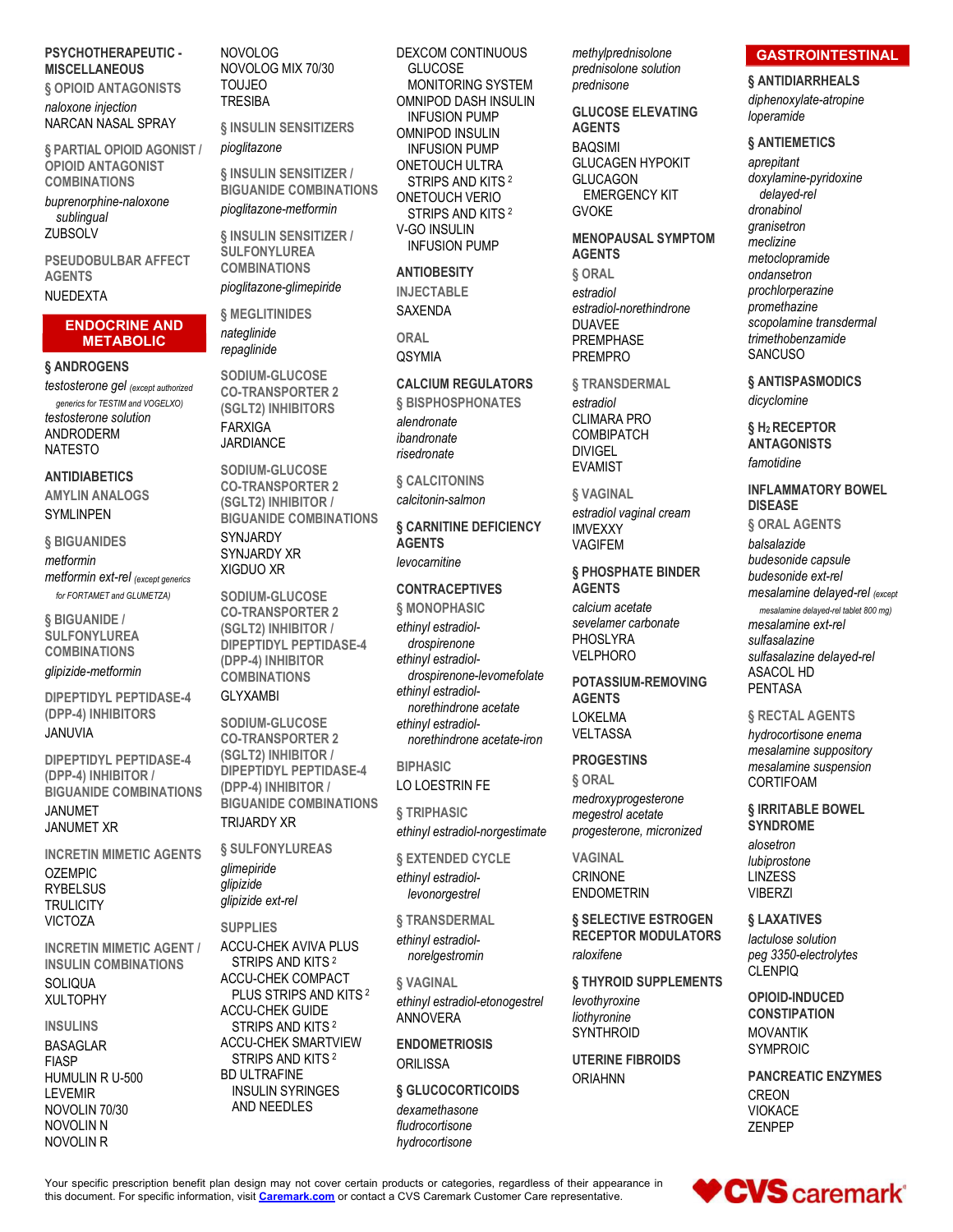# § PROTON PUMP **INHIBITORS**

esomeprazole delayed-rel lansoprazole delayed-rel omeprazole delayed-rel pantoprazole delaved-rel tablet **DEXILANT** 

§ STEROIDS, RECTAL PROCTOFOAM-HC

§ ULCER THERAPY **COMBINATIONS** PYLERA

# **§ MISCELLANEOUS**

sucralfate tablet

# **GENITOURINARY** § BENIGN PROSTATIC **HYPERPLASIA**

alfuzosin ext-rel doxazosin dutasteride dutasteride-tamsulosin finasteride silodosin tamsulosin terazosin

## **ERECTILE DYSFUNCTION**

**ALPROSTADIL AGENTS MUSE** 

§ PHOSPHODIESTERASE **INHIBITORS** sildenafil tadalafil

## § URINARY **ANTISPASMODICS** darifenacin ext-rel

oxybutynin oxybutynin ext-rel solifenacin tolterodine tolterodine ext-rel trospium trospium ext-rel **MYRBETRIQ TOVIAZ** 

# **HEMATOLOGIC**

# § ANTICOAGULANTS warfarin **ELIQUIS XARELTO**

# § PLATELET AGGREGATION **INHIBITORS**

clopidogrel dipyridamole ext-rel-aspirin prasugrel **BRILINTA** 

**AGENTS ALLERGENIC EXTRACTS GRASTEK RAGWITEK** 

# **NUTRITIONAL / SUPPLEMENTS**

**IMMUNOLOGIC** 

**& ELECTROLYTES** potassium chloride liquid

**VITAMINS AND MINERALS** § FOLIC ACID / **COMBINATIONS** folic acid

§ PRENATAL VITAMINS prenatal vitamins **CITRANATAL** 

# **RESPIRATORY**

# § ANAPHYLAXIS **TREATMENT AGENTS**

epinephrine auto-injector **EPIPEN** EPIPEN JR **SYMJEPI** 

# § ANTICHOLINERGICS

ipratropium inhalation solution **SPIRIVA** YUPFI RI

# **ANTICHOLINERGIC / BETA AGONIST COMBINATIONS § SHORT ACTING**

ipratropium-albuterol inhalation solution

**LONG ACTING** ANORO FI LIPTA STIOL TO RESPIMAT

**ANTICHOLINERGIC / BETA AGONIST / STEROID INHALANT COMBINATIONS BREZTRI AEROSPHERE TRELEGY ELLIPTA** 

**& ANTIHISTAMINES.** LOW SEDATING levocetirizine

§ ANTITUSSIVES benzonatate (except NDCs^ 69336012615, 69499032915)

**BETA AGONISTS. INHALANTS** 

§ SHORT ACTING albuterol inhalation solution albuterol sulfate CFC-free aerosol levalbuterol tartrate CFC-free aerosol

**LONG ACTING Hand-held Active Inhalation SFREVENT STRIVERDI RESPIMAT** 

**Nebulized Passive Inhalation PERFOROMIST** 

§ LEUKOTRIENE **MODULATORS** montelukast

zafirlukast § NASAL ANTIHISTAMINES azelastine olopatadine

§ NASAL STEROIDS / **COMBINATIONS** azelastine-fluticasone flunisolide fluticasone mometasone

PHOSPHODIESTERASE-4 **INHIBITORS DALIRESP** 

**STEROID / BETA AGONIST COMBINATIONS** 

**ADVAIR DISKUS ADVAIR HFA 1 BREO ELLIPTA 1 SYMBICORT** 

# § STEROID INHALANTS

hudesonide inhalation suspension ARNUITY FI LIPTA **FLOVENT DISKUS FLOVENT HFA** PULMICORT FLEXHALER **QVAR REDIHALER** 

# **TOPICAL**

**DERMATOLOGY ACNE** § Topical adapalene benzoyl peroxide clindamycin gel (except NDC^ 68682046275) clindamycin solution clindamycin-benzoyl peroxide erythromycin solution erythromycin-benzoyl peroxide tretinoin EPIDUO **ONEXTON** 

**§ ACTINIC KERATOSIS** 

fluorouracil cream 5% fluorouracil solution imiauimod

**PICATO TOLAK ZYCLARA** 

**& ANTIBIOTICS** 

gentamicin mupirocin ointment

# **& ANTIFUNGALS**

ciclopirox clotrimazole econazole ketoconazole cream 2% nystatin **NAFTIN** 

§ ANTIPSORIATICS

acitretin calcipotriene ointment, solution methovsalen

§ ANTISEBORRHEICS ketoconazole shampoo 2% selenium sulfide lotion 2.5%

# **§ ATOPIC DERMATITIS**

pimecrolimus tacrolimus **EUCRISA** 

# **CORTICOSTEROIDS**

§ Low Potency desonide hydrocortisone

# § Medium Potency

hydrocortisone butyrate cream, ointment, solution mometasone triamcinolone cream, lotion, **ointment** (except triamcinolone ointment 0.05%)

# § High Potency

desoximetasone fluocinonide (except fluocinonide cream 0.1%) **BRYHALI** 

§ Very High Potency clobetasol cream, foam, gel,

lotion, ointment, shampoo

§ LOCAL ANALGESICS lidocaine patch

**§ LOCAL ANESTHETICS** lidocaine-prilocaine

**& ROSACEA** azelaic acid gel metronidazole **FINACEA FOAM ORACEA SOOLANTRA** 

# **MOUTH / THROAT / DENTAL AGENTS PROTECTANTS FPISIL**

## **OPHTHALMIC**

**& ANTIALLERGICS** azelastine cromolyn sodium olopatadine

§ ANTI-INFECTIVES ciprofloxacin erythromycin gentamicin levofloxacin moxifloxacin ofloxacin sulfacetamide tobramycin **BESIVANCE** 

**§ ANTI-INFECTIVE / ANTI-INFLAMMATORY COMBINATIONS** 

neomycin-polymyxin Bbacitracin-hydrocortisone neomycin-polymyxin Bdexamethasone tobramycin-dexamethasone **TOBRADEX OINTMENT** 

# **ANTI-INFLAMMATORIES**

# § Nonsteroidal

bromfenac diclofenac ketorolac **II FVRO PROLENSA** 

# § Steroidal

dexamethasone loteprednol prednisolone acetate 1% **DUREZOL** 

§ ANTIVIRALS trifluridine

## **BETA-BLOCKERS**

§ Nonselective timolol maleate solution

**Selective BETOPTIC S** 

**& CARBONIC ANHYDRASE INHIBITORS** hrinzolamide dorzolamide

**6 CARBONIC ANHYDRASE INHIBITOR / BETA-BLOCKER COMBINATIONS** dorzolamide-timolol



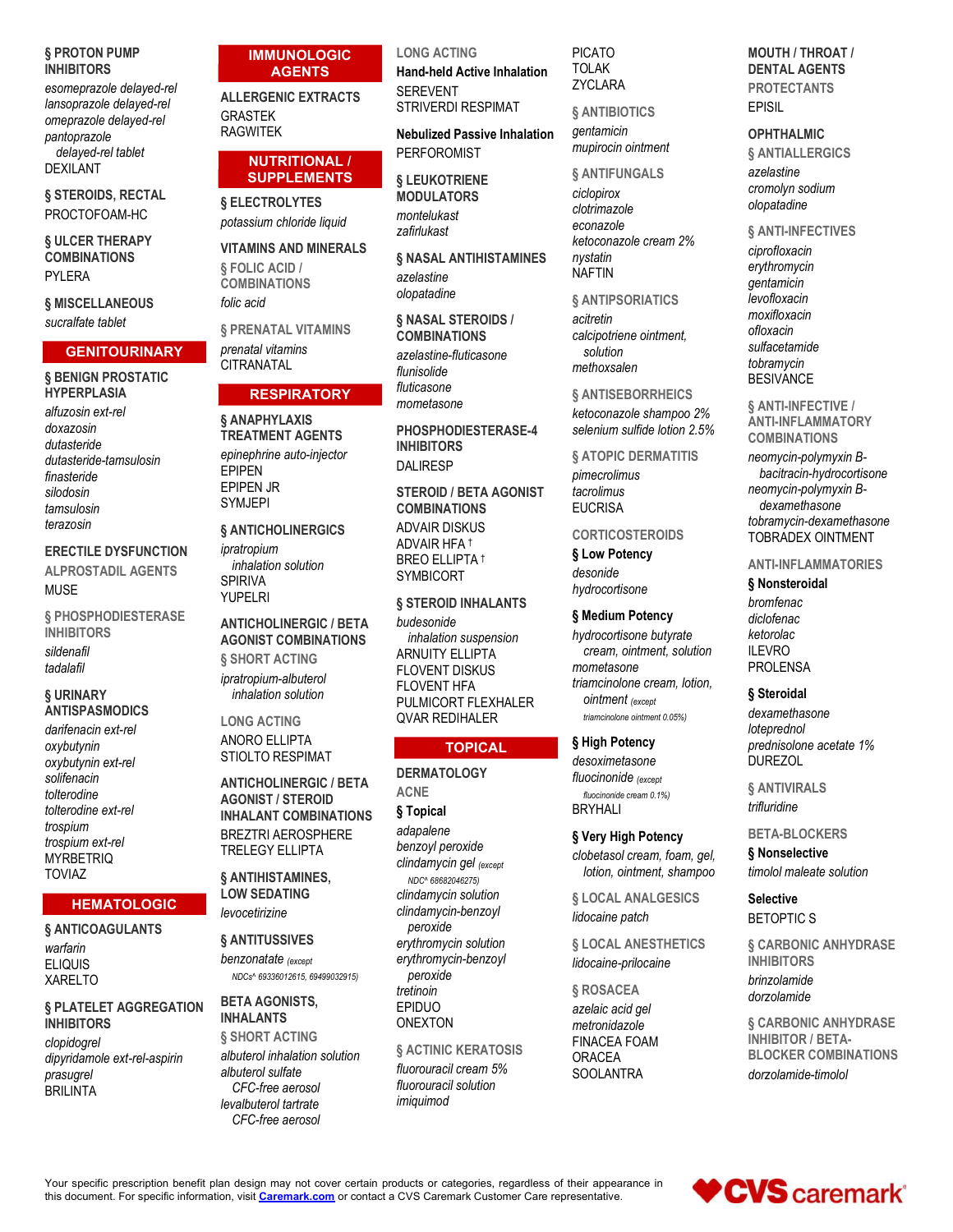CARBONIC ANHYDRASE INHIBITOR / SYMPATHOMIMETIC COMBINATIONS LUMIGAN SIMBRINZA ZIOPTAN

# DRY EYE DISEASE XIIDRA

A

§ PROSTAGLANDINS latanoprost travoprost

RHO KINASE INHIBITORS

LUMIGAN ROCKLATAN ZIOPTAN § SYMPATHOMIMETICS RHO KINASE INHIBITOR / PROSTAGI ANDIN COMBINATIONS COMBIGAN

**ALPHAGAN P** brimonidine ALPHAGAN P
and the ofloxacin otic contract of the set of the set of the set of the set of the set of the set of the set of the set of the set of the set of the set of the set of the set of the set of the set of the set of

# QUICK REFERENCE DRUG LIST

ABILIFY MAINTENA ACCU-CHEK AVIVA PLUS STRIPS AND KITS<sup>2</sup> azerasune-nuucasone celuroxim<br>
azithromycin azithromycin celecoxib ACCU-CHEK COMPACT PLUS STRIPS AND KITS<sup>2</sup> **B** contained a contained by the contact of the contact of the contact of the challesting contact of the challesting challesting challesting **B** ACCU-CHEK GUIDE SUCCITION OF THE SUITS 2 balsalazide based of the ciclopirox ACCU-CHEK SMARTVIEW BAQSIMI<br>STRIPS AND KITS 2 BASAGLAR acetic acid acitretin acyclovir capsule, tablet **AND NET**<br>
adopplane BELBUCA adapalene ADVAIR HFA AJOVY<br>AJOVY benzoyl peroxide<br>albutoral inhelation colution BESIVANCE albuterol inhalation solution<br>elbuterel sulfate BETOPTIC S albuterol sulfate but but but the same of the series of the series of the series of the series of the series o<br>Calculation bicalutamide CFC-free aerosol blocalu<br>endranete alendronate alfuzosin ext-rel allopurinol alosetron ALPHAGAN P alprazolam amantadine amiloride budesonide capsule amlodipine amlodipine-atorvastatin amlodipine-olmesartan amlodipine-telmisartan amlodipine-valsartan amlodipine-valsartanhydrochlorothiazide amoxicillin-clavulanate bupropion ext<br>
amphotomine BYSTOLIC amphetamine $d$ extroamphetamine  $\overline{c}$ mixed salts amphetaminedextroamphetamine solution mixed salts ext-rel<sup>t</sup> ANDRODERM<br>ANDRODERM calcium acetate desonide<br>ANNOVERA candesartan desoxime ANNOVERA ANORO ELLIPTA aprepitant aripiprazole carbamazepine armodafinil ARNUITY ELLIPTA ASACOL HD carbidopa-levodopa ext-rel atenolol atomoxetine

azelaic acid gel azelastine azelastine-fluticasone azithromycin

# **B B B B**

STRIPS AND KITS<sup>2</sup> BASAGLAR BASALES EXPLOSED BY THE STRIPS AND LILT TRAFINE ADVAIR DISKUS AIMOVIG NET NET NEWS 69336012615, 69499032915) CHILIODITIY CITI n amoxicillin bupropion ext-rel (except CRINONE balsalazide BAQSIMI BD ULTRAFINE *citalopram*<br>INSULIN SYRINGES **CITRANATAL** INSULIN SYRINGES CITRANATAL<br>AND NEEDI ES clarithromycin AND NEEDLES BELSOMRA **benzonatate** (except **CLIMARA P**<br>NDCs^ 69336012615 69499032915) **Clindamycin** BREO ELLIPTA<sup>†</sup> brimonidine brinzolamide bromfenac BRYHALI budesonide ext-rel budesonide colesevelam<br>inhalation suspension COMBIGAN inhalation suspension buprenorphine transdermal buprenorphine-naloxone sublingual bupropion CREON bupropion ext-rel tablet 450 mg)

# **C** and the contract of the contract of the contract of the contract of the contract of the contract of the contract of the contract of the contract of the contract of the contract of the contract of the contract of the co

calcipotriene ointment, calcitonin-salmon calcium acetate candesartanhydrochlorothiazide carbamazepine ext-rel carbidopa-levodopa carbidopa-levodopaentacapone diazepam carvedilol

aliskiren bilande bilan bilan bilan bilan bilan bilan bilan bilan bilan bilan bilan bilan bilan bilan bilan bi<br>BREZTRI AEROSPHERE bilan bilan bilan bilan bilan bilan bilan bilan bilan bilan bilan bilan bilan bilan bilan b atorvastatin carvedilol phosphate ext-rel BASAGLAR ciprofloxacin-dexamethasone digoxin BELBUCA clarithromycin ext-rel dipy benzoyl peroxide entitled indamycin gel (except clindamyching DIVIGEL BESIVANCE NDC^ 68682046275) and the done pez BETOPTIC S **Example 2** clindamycin solution and a dorzolamide bicalutamide clindamycin-benzoyl peroxide BRILINTA *Iotion, ointment, shampoo*<br> *brimonidine* clonazepam budesonide capsule codeine-acetaminophen BYSTOLIC cyclobenzaprine (except EMVERM cefdinir cefprozil cefuroxime axetil celecoxib diclofenac sodiumcephalexin misoprostol cholestyramine ciprofloxacin citalopram diltiazem ext-rel <sub>(except</sub> ethinyl es CITRANATAL *generics for CARDIZEM LA norelgestrc* clarithromycin diphenoxylate-atropine clindamycin divalproex sodium ext-rel clobazam doxepin<br>clobatacel cream feam gel devycycline hydata 20 mg **F** clobetasol cream, foam, gel, clonazepam doxylamine-pyridoxine clopidogrel clotrimazole clozapine DUAVEE colchicine tablet colesevelam COMBIGAN dutasteride-tamsulosin COMBIPATCH CORLANOR CORTIFOAM CRINONE ELIQUIS cromolyn sodium

cyclobenzaprine tablet 7.5 mg)

# D<sub>2</sub> and the property of the state of the state of the state of the state of the state of the state of the state of the state of the state of the state of the state of the state of the state of the state of the state of th

candesartan desoximetasone EPIPEN JR carbamazepine DEXCOM CONTINUOUS darifenacin ext-rel desvenlafaxine ext-rel dexamethasone GLUCOSE DEXILANT erythromycins dexmethylphenidate ext-rel diazepam esomeprazole delayed-rel diazepam rectal gel

dicyclomine<br>DIFICID disopyramide divalproex sodium doxazosin lotion, ointment, shampoo doxycycline hyclate capsule diclofenac sodium gel 1% diclofenac sodium solution dipyridamole ext-rel-aspirin disopyramide ethinyl estradioldonepezil dorzolamide dorzolamide-timolol doxepin doxycycline hyclate 20 mg delayed-rel dronabinol

SYMPATHOMIMETIC / BETA-BLOCKER COMBINATIONS

§ ANTI-INFECTIVES

OTIC

acetic acid

# Experience of the state of the

solution DALIRESP eletriptan EPIPEN **EMGALITY** ENDOMETRIN epinephrine auto-injector erythromycin erythromycin solution erythromycin-benzoyl escitalopram estradiol

COMBIGAN COMBINATIONS § ANTI-INFECTIVE / ANTI-INFLAMMATORY ciprofloxacin-dexamethasone neomycin-polymyxin Bhydrocortisone

diclofenac estradiol vaginal cream diclofenac sodium estradiol-norethindrone dicloxacillin drospirenone-levomefolate dicyclomine ethinyl estradiol-etonogestrel DIFICID ethinyl estradioldigoxin levonorgestrel divalproex sodium norethindrone acetate-iron DIVIGEL ethosuximide doxazosin ezetimibe-simvastatin eszopiclone ethinyl estradioldrospirenone ethinyl estradiolethinyl estradiolnorelgestromin ethinyl estradiolnorethindrone acetate ethinyl estradiol-norgestimate EUCRISA EVAMIST ezetimibe

# **F F F F**

MONITORING SYSTEM peroxide fosinopril-hydrochlorothiazide DUAVEE fenofibrate tablet 40 mg, 120 mg) duloxetine fenofibric acid delayed-rel DUREZOL **fentanyl** transdermal dutasteride fentanyl transmucosal econazole finasteride eletriptan FLOVENT DISKUS ELIQUIS FLOVENT HFA EMVERM fludrocortisone entacapone fluocinonide (except ENTRESTO fluocinonide cream 0.1%) EPIDUO fluorouracil cream 5% EPIPEN fluoxetine (except fluoxetine tablet 60 mg, EPIPEN JR<br>
fluoxetine tablet [generics for SARAFEM]) EPISIL fluticasone famotidine FARXIGA fenofibrate (except fenofibrate capsule 50 mg, 130 mg; lozenge FIASP FINACEA FOAM fluconazole flunisolide fluorouracil solution fluvastatin folic acid fosinopril furosemide FYCOMPA

Your specific prescription benefit plan design may not cover certain products or categories, regardless of their appearance in this document. For specific information, visit Caremark.com or contact a CVS Caremark Customer this document. For specific information, visit Caremark.com or contact a CVS Caremark Customer Care representative.

RESTASIS RHOPRESSA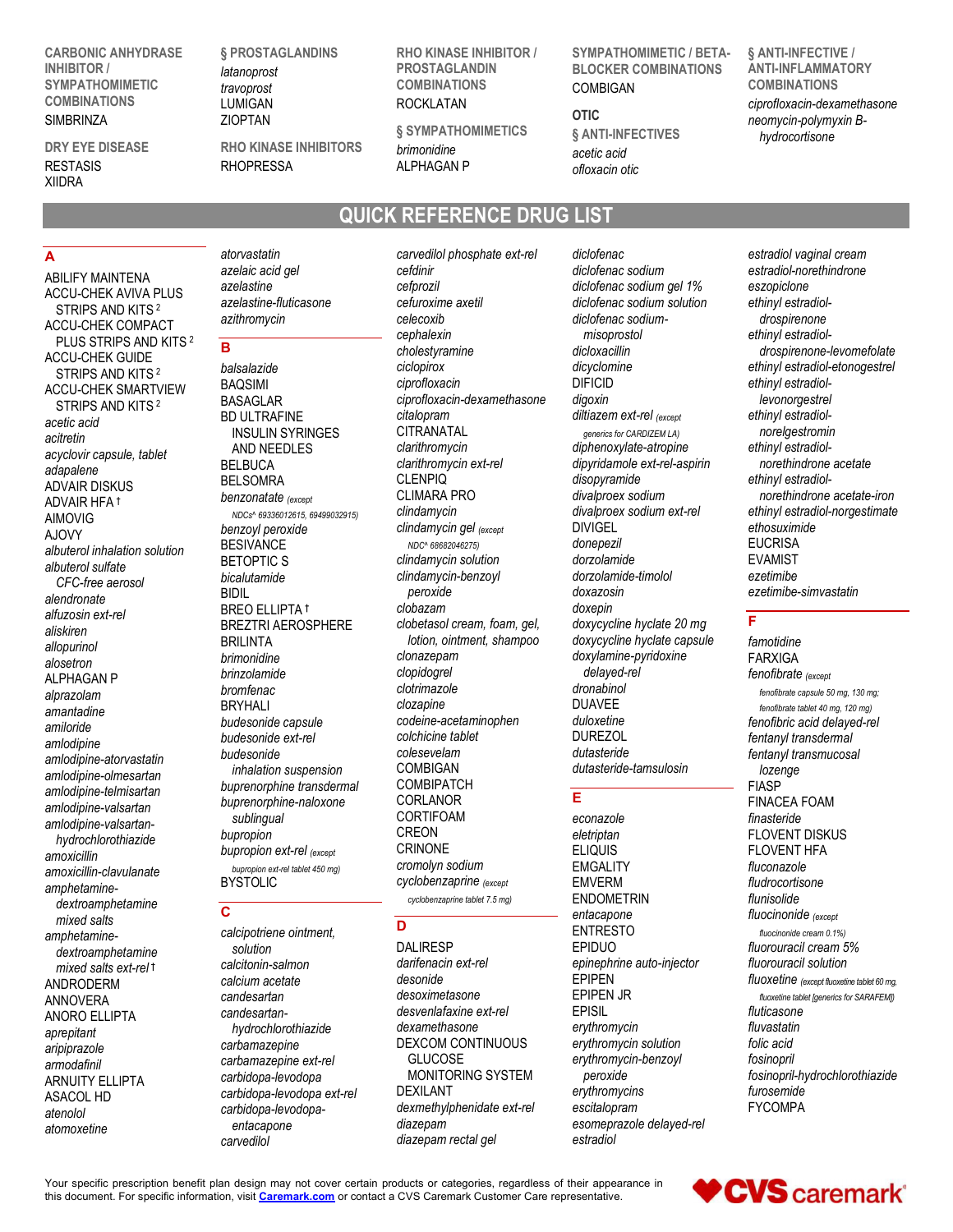# G

gabapentin galantamine galantamine ext-rel gentamicin alimepiride glipizide glipizide ext-rel glipizide-metformin GLUCAGEN HYPOKIT **GLUCAGON EMERGENCY KIT GLYXAMBI GRALISE** granisetron **GRASTEK** guanfacine ext-rel **GVOKE** 

# $H$

HUMULIN R U-500 hvdrochlorothiazide hvdrocodone ext-rel hydrocodone-acetaminophen hydrocortisone hydrocortisone butyrate cream, ointment, solution hydrocortisone enema hydromorphone hydromorphone ext-rel

# ï

ibandronate ibuprofen **ILEVRO** imiauimod **IMVEXXY** ipratropium inhalation solution ipratropium-albuterol inhalation solution irbesartan irbesartanhydrochlorothiazide isosorbide dinitrate (except isosorbide dinitrate 40 mg) isosorbide mononitrate itraconazole ivermectin

# J

**JANUMET JANUMET XR JANUVIA JARDIANCE** 

# $\overline{\mathsf{k}}$

ketoconazole cream 2% ketoconazole shampoo 2% ketorolac

# Ĺ

lactulose solution lamotrigine lamotrigine ext-rel lansoprazole delayed-rel latanoprost

levalbuterol tartrate CFC-free aerosol **LEVEMIR** levetiracetam levetiracetam ext-rel levocarnitine levocetirizine levofloxacin levothyroxine lidocaine patch lidocaine-prilocaine linezolid **LINZESS** liothyronine lisinopril lisinopril-hydrochlorothiazide LO LOESTRIN FE **LOKELMA** loperamide lorazepam losartan losartan-hydrochlorothiazide loteprednol lovastatin lubiprostone LUMIGAN

LATUDA

# M

meclizine medroxyprogesterone megestrol acetate meloxicam tablet memantine mesalamine delayed-rel (except mesalamine delayed-rel tablet 800 mg) mesalamine ext-rel mesalamine suppository mesalamine suspension metformin metformin ext-rel (except generics for FORTAMET and GLUMETZA) methadone methoxsalen methylphenidate methylphenidate ext-rel 1 methylprednisolone metoclopramide metolazone metoprolol succinate ext-rel metoprolol tartrate metronidazole minocycline mirtazapine **MITIGARE** modafinil mometasone montelukast morphine morphine ext-rel morphine suppository **MOVANTIK** moxifloxacin **MULTAQ** mupirocin ointment **MUSE MYDAYIS MYRBETRIQ** 

# N

nadolol **NAFTIN** naloxone injection **NAMZARIC** naproxen (except naproxen CR or naproxen suspension) naratriptan NARCAN NASAL SPRAY nateglinide **NATESTO NAYZILAM** neomycin-polymyxin Bbacitracin-hydrocortisone neomycin-polymyxin Bdexamethasone neomycin-polymyxin Bhydrocortisone **NEUPRO NEXLETOL NEXLIZET** niacin ext-rel nifedipine ext-rel nitrofurantoin (except NDC^ 70408023932) nitroglycerin lingual spray nitroglycerin sublingual NOVOLIN 70/30 **NOVOLIN N NOVOLIN R NOVOLOG** NOVOLOG MIX 70/30 **NUCYNTA NUCYNTA ER** NUEDEXTA NURTEC ODT nystatin

# $\overline{\Omega}$

ofloxacin ofloxacin otic olanzapine olmesartan olmesartan-amlodipinehydrochlorothiazide olmesartanhydrochlorothiazide olopatadine omega-3 acid ethyl esters omeprazole delayed-rel OMNIPOD DASH INSULIN **INFUSION PUMP OMNIPOD INSULIN INFUSION PUMP** ondansetron **ONETOUCH ULTRA** STRIPS AND KITS<sup>2</sup> **ONETOUCH VERIO** STRIPS AND KITS<sup>2</sup> **ONEXTON ONZETRA XSAIL ORACEA ORIAHNN ORILISSA** oseltamivir oxazepam oxcarbazepine **OXTELLAR XR** 

oxybutynin oxybutynin ext-rel oxycodone oxycodone-acetaminophen **OZEMPIC** 

### $\overline{\mathsf{P}}$

pantoprazole delayed-rel tablet paroxetine HCI paroxetine HCI ext-rel (except NDC^ 60505367503) peg 3350-electrolytes penicillin VK **PENTASA PERFOROMIST PERSERIS** phenobarbital phenytoin phenytoin sodium extended PHOSLYRA **PICATO** pimecrolimus pindolol pioglitazone pioglitazone-glimepiride pioglitazone-metformin potassium chloride liquid pramipexole pramipexole ext-rel prasugrel pravastatin prednisolone acetate 1% prednisolone solution prednisone pregabalin PREMPHASE **PREMPRO** prenatal vitamins primidone probenecid prochlorperazine PROCTOFOAM-HC progesterone, micronized PROLENSA promethazine propranolol propranolol ext-rel PULMICORT FLEXHALER **PYLERA** pyrimethamine

## Q

**QSYMIA** quetiapine quetiapine ext-rel quinapril quinapril-hydrochlorothiazide OVAR REDIHALER

# $\mathbf{p}$

**RAGWITEK** raloxifene ramelteon ramipril ranolazine ext-rel rasagiline **RELENZA** 

repaglinide **RESTASIS REYVOW RHOPRESSA** risedronate risperidone rivastigmine rivastigmine transdermal rizatriptan **ROCKLATAN** ropinirole ropinirole ext-rel rosuvastatin rufinamide **RYBELSUS** 

# $\mathbf{s}$

SANCUSO SAXENDA scopolamine transdermal selegiline selenium sulfide lotion 2.5% **SFREVENT** sertraline sevelamer carbonate sildenafil silodosin **SIMBRINZA** simvastatin solifenacin SOLIQUA **SOOLANTRA** sotalol **SPIRIVA** spironolactonehydrochlorothiazide STIOLTO RESPIMAT **STRIVERDI RESPIMAT SUBSYS** sucralfate tablet sulfacetamide sulfamethoxazoletrimethoprim sulfasalazine sulfasalazine delayed-rel sumatriptan **SUNOSI SUPRAX SYMBICORT SYMJEPI SYMLINPEN SYMPROIC** SYNJARDY SYNJARDY XR SYNTHROID

# Ŧ

tacrolimus tadalafil tamsulosin **TEKTURNA HCT** telmisartan telmisartanhydrochlorothiazide terazosin terbinafine tablet testosterone gel (except authorized generics for TESTIM and VOGELXO)

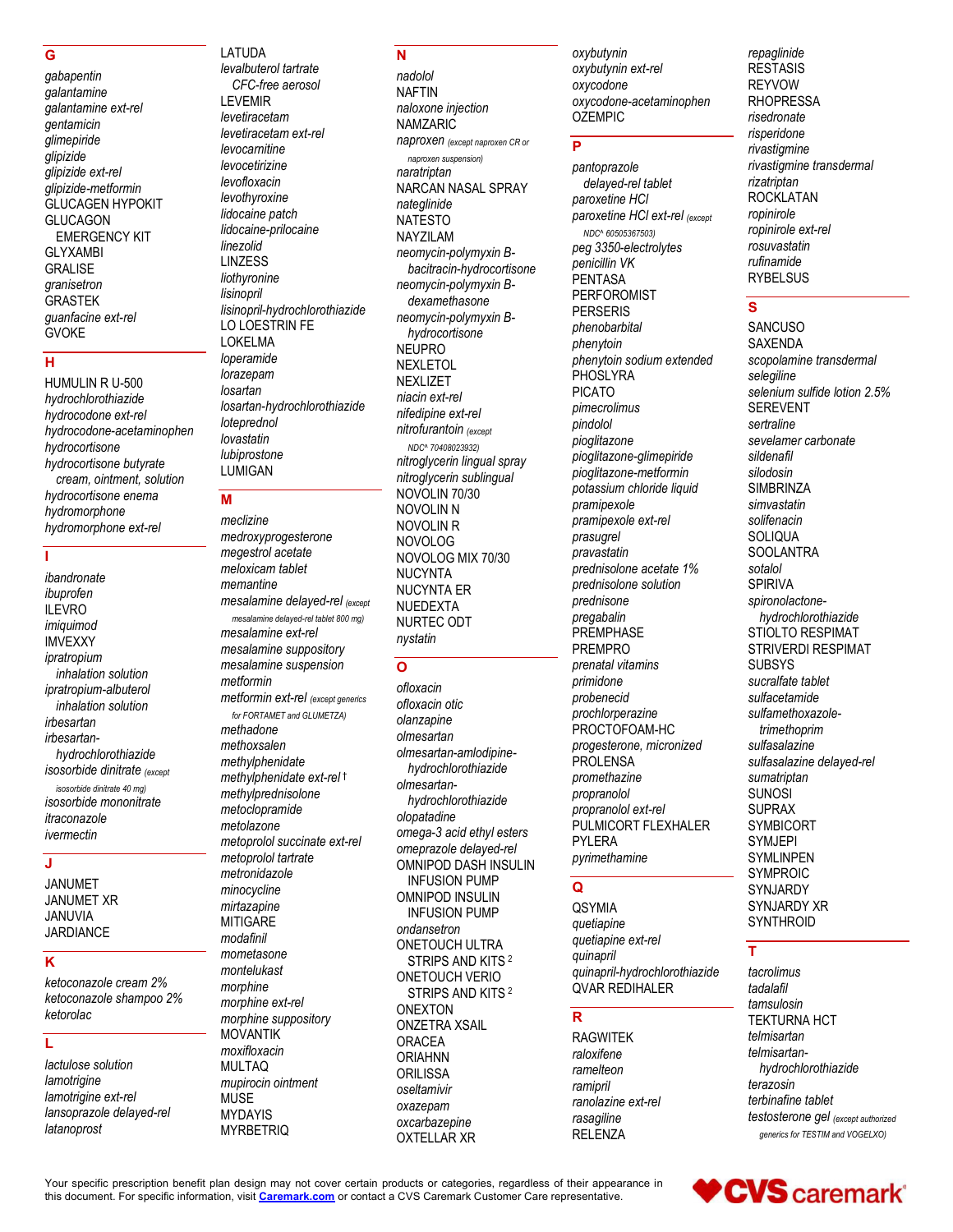testosterone solution tetracycline tiagabine timolol maleate solution TOBRADEX OINTMENT tobramycin tobramycin-dexamethasone **TOLAK** tolterodine tolterodine ext-rel topiramate torsemide **TOUJEO TOVIAZ** tramadol (except NDC^ 52817019610) tramadol ext-rel tablet travoprost trazodone **TRELEGY ELLIPTA** 

# **TRESIBA** tretinoin triamcinolone cream, lotion, ointment (except triamcinolone ointment 0.05%) triamterene triamterenehydrochlorothiazide trifluridine **TRIJARDY XR** trimethobenzamide **TRINTELLIX TROKENDI XR** trospium trospium ext-rel **TRULICITY**

Ù

**UBRELVY** 

# $\mathbf{V}$

**VAGIFEM** valacyclovir valganciclovir valproic acid valsartan valsartan-hydrochlorothiazide VALTOCO vancomycin capsule VASCEPA **VELPHORO VELTASSA** venlafaxine venlafaxine ext-rel capsule verapamil ext-rel V-GO INSULIN **INFUSION PUMP VIBERZI** 

## **VICTOZA VIMPAT VIOKACE** VRAYLAR

VYVANSE

# $\overline{\mathbf{w}}$

warfarin

## $\overline{\mathbf{x}}$

**XARELTO XCOPRI** XIFAXAN 550 MG XIGDUO XR **XIIDRA XTAMPZA ER XULTOPHY** 

# **YUPELRI**

# $\overline{z}$

Ÿ

zafirlukast ZEMBRACE SYMTOUCH ZENPEP **ZIOPTAN** ziprasidone zolmitriptan zolpidem zolpidem ext-rel ZOMIG NASAL SPRAY zonisamide ZUBSOLV ZYCLARA

# **PREFERRED OPTIONS LIST**

| <b>DRUG NAME(S)</b>                             | <b>PREFERRED OPTION(S)*</b>                                                                                                                                                                  | <b>DRUG NAME(S)</b>        | <b>PREFERRED OPTION(S)*</b>                                                                                                     |
|-------------------------------------------------|----------------------------------------------------------------------------------------------------------------------------------------------------------------------------------------------|----------------------------|---------------------------------------------------------------------------------------------------------------------------------|
| <b>ABILIFY</b>                                  | aripiprazole, clozapine, olanzapine,<br>quetiapine, quetiapine ext-rel, risperidone,                                                                                                         | AMITIZA                    | lubiprostone, LINZESS, MOVANTIK,<br><b>SYMPROIC</b>                                                                             |
| <b>ACANYA</b>                                   | ziprasidone, LATUDA, VRAYLAR<br>adapalene, benzoyl peroxide,                                                                                                                                 | <b>AMRIX</b>               | cyclobenzaprine<br>(except cyclobenzaprine tablet 7.5 mg)                                                                       |
|                                                 | clindamycin gel (except NDC^ 68682046275),<br>clindamycin solution, clindamycin-<br>benzoyl peroxide, erythromycin solution,<br>erythromycin-benzoyl peroxide, tretinoin,<br>EPIDUO, ONEXTON | ANDROGEL                   | testosterone gel (except authorized generics<br>for TESTIM and VOGELXO),<br>testosterone solution, ANDRODERM,<br><b>NATESTO</b> |
| ACIPHEX, ACIPHEX SPRINKLE                       | esomeprazole delayed-rel, lansoprazole<br>delayed-rel, omeprazole delayed-rel,                                                                                                               | ANGELIQ                    | estradiol-norethindrone, PREMPHASE,<br><b>PREMPRO</b>                                                                           |
|                                                 | pantoprazole delayed-rel tablet, DEXILANT                                                                                                                                                    | <b>ANTARA</b>              | fenofibrate (except fenofibrate capsule 50 mg,                                                                                  |
| <b>ACTICLATE</b>                                | doxycycline hyclate 20 mg, doxycycline<br>hyclate capsule, minocycline, tetracycline                                                                                                         |                            | 130 mg; fenofibrate tablet 40 mg, 120 mg),<br>fenofibric acid delayed-rel                                                       |
| Activite                                        | folic acid                                                                                                                                                                                   | APEXICON E                 | desoximetasone (except<br>desoximetasone ointment 0.05%).                                                                       |
| <b>ACTOS</b>                                    | pioglitazone                                                                                                                                                                                 |                            | fluocinonide (except fluocinonide cream 0.1%),<br><b>BRYHALI</b>                                                                |
| <b>ACUVAIL</b>                                  | bromfenac, diclofenac, ketorolac, ILEVRO,<br><b>PROLENSA</b>                                                                                                                                 | <b>APIDRA</b>              | FIASP, NOVOLOG                                                                                                                  |
| acyclovir cream                                 | acyclovir capsule, acyclovir tablet,<br>valacyclovir                                                                                                                                         | APTENSIO XR                | amphetamine-<br>dextroamphetamine mixed salts ext-rel +,                                                                        |
| <b>ADDERALL</b>                                 | amphetamine-dextroamphetamine mixed salts.<br>methylphenidate                                                                                                                                |                            | dexmethylphenidate ext-rel,<br>methylphenidate ext-rel +, MYDAYIS,<br><b>VYVANSE</b>                                            |
| ADZENYS ER, ADZENYS XR-ODT                      | amphetamine-                                                                                                                                                                                 | <b>ARMOUR THYROID</b>      | levothyroxine, liothyronine, SYNTHROID                                                                                          |
|                                                 | dextroamphetamine mixed salts ext-rel +,<br>dexmethylphenidate ext-rel,<br>methylphenidate ext-rel +, MYDAYIS,<br><b>VYVANSE</b>                                                             | ARTHROTEC                  | celecoxib; diclofenac sodium, ibuprofen,<br>meloxicam tablet or naproxen (except<br>naproxen CR or naproxen suspension) WITH    |
| <b>ALCORTIN A</b>                               | desonide, hydrocortisone                                                                                                                                                                     |                            | esomeprazole delayed-rel, lansoprazole<br>delayed-rel, omeprazole delayed-rel,                                                  |
| ALEVICYN GEL, ALEVICYN SG,<br>ALEVICYN SOLUTION | desonide, hydrocortisone                                                                                                                                                                     | ASCENSIA STRIPS AND KITS 4 | pantoprazole delayed-rel tablet or DEXILANT<br>ACCU-CHEK AVIVA PLUS STRIPS AND KITS 2,                                          |
| ALLISON MEDICAL INSULIN SYRINGES 3              | BD ULTRAFINE INSULIN SYRINGES                                                                                                                                                                |                            | ACCU-CHEK COMPACT PLUS STRIPS AND KITS <sup>2</sup> ,                                                                           |
| <b>ALORA</b>                                    | estradiol, DIVIGEL, EVAMIST                                                                                                                                                                  |                            | ACCU-CHEK GUIDE STRIPS AND KITS 2,<br>ACCU-CHEK SMARTVIEW STRIPS AND KITS 2,                                                    |
| <b>ALREX</b>                                    | azelastine, cromolyn sodium, olopatadine                                                                                                                                                     |                            | ONETOUCH ULTRA STRIPS AND KITS <sup>2</sup> ,<br>ONETOUCH VERIO STRIPS AND KITS 2                                               |
| <b>ALTOPREV</b>                                 | atorvastatin, ezetimibe-simvastatin,<br>fluvastatin, lovastatin, pravastatin,<br>rosuvastatin, simvastatin                                                                                   | ASMANEX, ASMANEX HFA       | ARNUITY ELLIPTA, FLOVENT DISKUS,<br>FLOVENT HFA, PULMICORT FLEXHALER,<br><b>QVAR REDIHALER</b>                                  |
| <b>ALVESCO</b>                                  | ARNUITY ELLIPTA, FLOVENT DISKUS,<br>FLOVENT HFA, PULMICORT FLEXHALER,<br>OVAR REDIHALER                                                                                                      |                            |                                                                                                                                 |

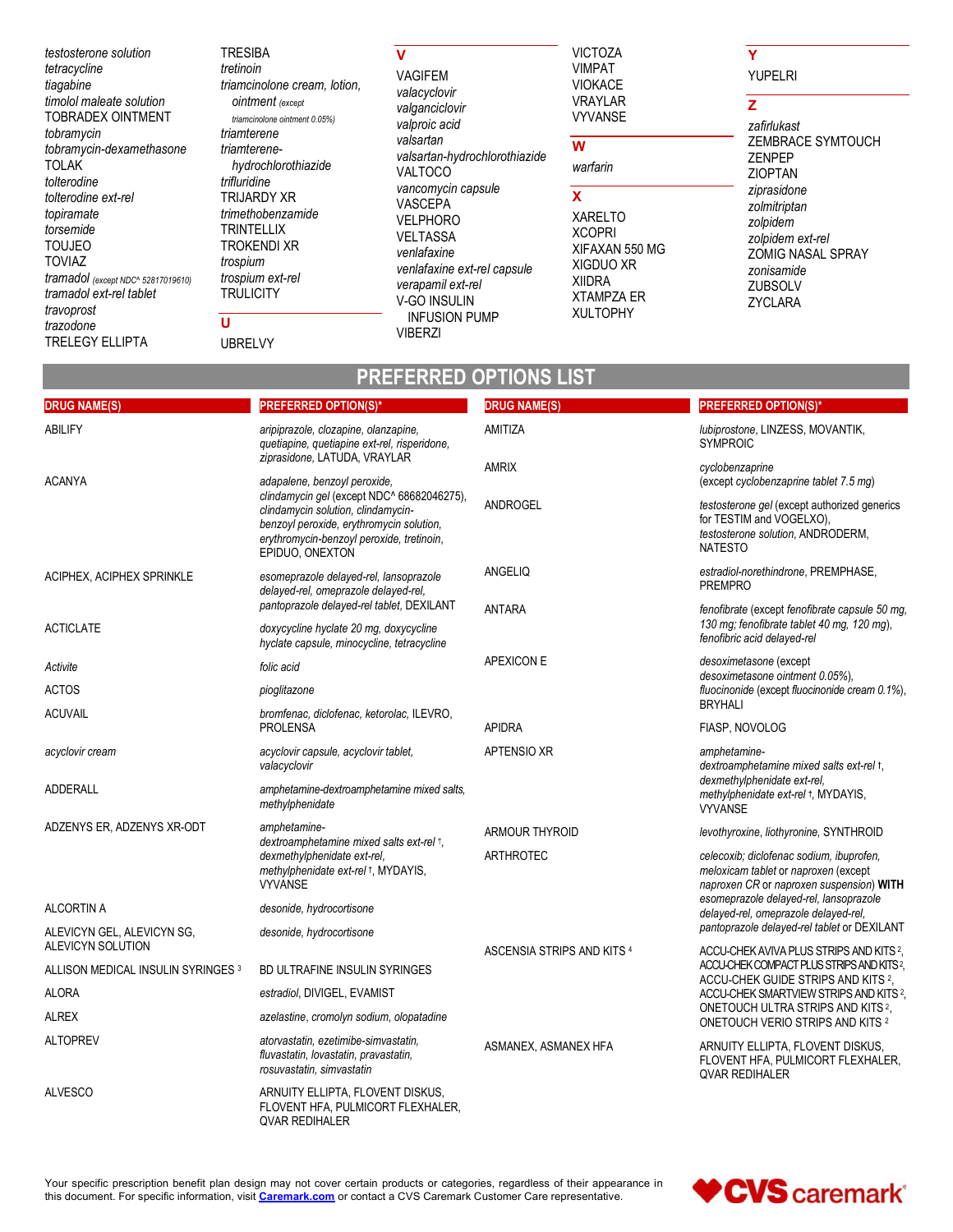| <b>DRUG NAME(S)</b><br>ATACAND, ATACAND HCT                                                                | <b>PREFERRED OPTION(S)*</b><br>candesartan, candesartan-hydrochlorothiazide,<br>irbesartan, irbesartan-hydrochlorothiazide,<br>losartan, losartan-hydrochlorothiazide,<br>olmesartan, olmesartan-hydrochlorothiazide, | <b>DRUG NAME(S)</b><br><b>BEYAZ</b>                                           | <b>PREFERRED OPTION(S)*</b><br>ethinyl estradiol-drospirenone,<br>ethinyl estradiol-drospirenone-levomefolate,<br>ethinyl estradiol-norethindrone acetate,<br>ethinyl estradiol-norethindrone acetate-iron |
|------------------------------------------------------------------------------------------------------------|-----------------------------------------------------------------------------------------------------------------------------------------------------------------------------------------------------------------------|-------------------------------------------------------------------------------|------------------------------------------------------------------------------------------------------------------------------------------------------------------------------------------------------------|
|                                                                                                            | telmisartan, telmisartan-hydrochlorothiazide,                                                                                                                                                                         | bimatoprost solution 0.03%                                                    | latanoprost, travoprost, LUMIGAN, ZIOPTAN                                                                                                                                                                  |
| <b>ATIVAN</b>                                                                                              | valsartan, valsartan-hydrochlorothiazide<br>alprazolam, clonazepam, diazepam,<br>lorazepam, oxazepam                                                                                                                  | BREEZE 2 STRIPS AND KITS 4                                                    | ACCU-CHEK AVIVA PLUS STRIPS AND KITS <sup>2</sup> ,<br>ACCU-CHEK COMPACT PLUS STRIPS AND KITS <sup>2</sup> ,<br>ACCU-CHEK GUIDE STRIPS AND KITS 2,                                                         |
| <b>ATOPADERM</b>                                                                                           | desonide, hydrocortisone                                                                                                                                                                                              |                                                                               | ACCU-CHEK SMARTVIEW STRIPS AND KITS 2,                                                                                                                                                                     |
| ATROVENT HFA                                                                                               | ipratropium inhalation solution, SPIRIVA,<br><b>YUPELRI</b>                                                                                                                                                           |                                                                               | ONETOUCH ULTRA STRIPS AND KITS <sup>2</sup> ,<br>ONETOUCH VERIO STRIPS AND KITS 2                                                                                                                          |
| AVENOVA                                                                                                    | Consult doctor                                                                                                                                                                                                        | <b>BROMSITE</b>                                                               | bromfenac, diclofenac, ketorolac, ILEVRO,<br><b>PROLENSA</b>                                                                                                                                               |
| AZASITE                                                                                                    | ciprofloxacin, erythromycin, gentamicin,<br>levofloxacin, moxifloxacin, ofloxacin,<br>sulfacetamide, tobramycin, BESIVANCE                                                                                            | Bupap                                                                         | diclofenac sodium, ibuprofen,<br>naproxen (except naproxen CR or<br>naproxen suspension)                                                                                                                   |
| AZELEX                                                                                                     | adapalene, benzoyl peroxide,<br>clindamycin gel (except NDC^ 68682046275),<br>clindamycin solution, clindamycin-<br>benzoyl peroxide, erythromycin solution,                                                          | bupropion ext-rel tablet 450 mg<br>butalbital-acetaminophen tablet 50-300 mg, | bupropion, bupropion ext-rel<br>(except bupropion ext-rel tablet 450 mg)<br>diclofenac sodium, ibuprofen,                                                                                                  |
|                                                                                                            | erythromycin-benzoyl peroxide, tretinoin,<br>EPIDUO, ONEXTON                                                                                                                                                          | BUTALBITAL-ACETAMINOPHEN<br>(NDC^ 69499034230 only)                           | naproxen (except naproxen CR or<br>naproxen suspension)                                                                                                                                                    |
| AZESCO <sup>5</sup>                                                                                        | prenatal vitamins, CITRANATAL                                                                                                                                                                                         | butalbital-acetaminophen-caffeine capsule                                     | diclofenac sodium, ibuprofen,<br>naproxen (except naproxen CR or                                                                                                                                           |
| <b>AZOR</b>                                                                                                | amlodipine-olmesartan, amlodipine-telmisartan,<br>amlodipine-valsartan                                                                                                                                                |                                                                               | naproxen suspension)                                                                                                                                                                                       |
| <b>BANZEL SUSPENSION</b>                                                                                   | clobazam, lamotrigine, rufinamide,                                                                                                                                                                                    | <b>BUTRANS</b>                                                                | buprenorphine transdermal, BELBUCA                                                                                                                                                                         |
|                                                                                                            | topiramate, TROKENDI XR                                                                                                                                                                                               | <b>BYDUREON BCISE</b>                                                         | OZEMPIC, RYBELSUS, TRULICITY,<br><b>VICTOZA</b>                                                                                                                                                            |
| <b>BEAU RX</b>                                                                                             | Consult doctor                                                                                                                                                                                                        | <b>BYETTA</b>                                                                 | OZEMPIC, RYBELSUS, TRULICITY,                                                                                                                                                                              |
| <b>BECONASE AQ</b>                                                                                         | azelastine-fluticasone, flunisolide, fluticasone,<br>mometasone                                                                                                                                                       |                                                                               | <b>VICTOZA</b>                                                                                                                                                                                             |
| <b>BENICAR, BENICAR HCT</b>                                                                                | candesartan, candesartan-hydrochlorothiazide,<br>irbesartan, irbesartan-hydrochlorothiazide,<br>losartan, losartan-hydrochlorothiazide,<br>olmesartan, olmesartan-hydrochlorothiazide,                                | <b>CAFERGOT</b>                                                               | eletriptan, naratriptan, rizatriptan, sumatriptan,<br>zolmitriptan, NURTEC ODT, ONZETRA XSAIL<br>REYVOW, UBRELVY, ZEMBRACE SYMTOUCH,<br><b>ZOMIG NASAL SPRAY</b>                                           |
|                                                                                                            | telmisartan, telmisartan-hydrochlorothiazide,<br>valsartan, valsartan-hydrochlorothiazide                                                                                                                             | calcipotriene cream, calcipotriene foam,<br><b>CALCIPOTRIENE FOAM</b>         | calcipotriene ointment, calcipotriene solution                                                                                                                                                             |
| <b>BENSAL HP</b>                                                                                           | desonide, hydrocortisone                                                                                                                                                                                              | calcipotriene-betamethasone                                                   | calcipotriene ointment or calcipotriene<br>solution WITH desoximetasone (except                                                                                                                            |
| <b>BENZAC AC</b>                                                                                           | adapalene, benzoyl peroxide,<br>clindamycin gel (except NDC^ 68682046275),<br>clindamycin solution, clindamycin-<br>benzoyl peroxide, erythromycin solution,                                                          |                                                                               | desoximetasone ointment 0.05%),<br>fluocinonide (except fluocinonide cream 0.1%)<br>or BRYHALI                                                                                                             |
|                                                                                                            | erythromycin-benzoyl peroxide, tretinoin,                                                                                                                                                                             | calcitriol ointment                                                           | calcipotriene ointment, calcipotriene solution                                                                                                                                                             |
| <b>BENZACLIN</b>                                                                                           | EPIDUO, ONEXTON<br>adapalene, benzoyl peroxide,<br>clindamycin gel (except NDC^ 68682046275),                                                                                                                         | CAMBIA                                                                        | diclofenac sodium, ibuprofen,<br>naproxen (except naproxen CR or<br>naproxen suspension)                                                                                                                   |
|                                                                                                            | clindamycin solution, clindamycin-<br>benzoyl peroxide, erythromycin solution,<br>erythromycin-benzoyl peroxide, tretinoin,                                                                                           | CARAC                                                                         | fluorouracil cream 5%, fluorouracil solution,<br>imiquimod, PICATO, TOLAK, ZYCLARA                                                                                                                         |
|                                                                                                            | EPIDUO, ONEXTON                                                                                                                                                                                                       | CARAFATE                                                                      | sucralfate tablet                                                                                                                                                                                          |
| benzonatate                                                                                                | benzonatate                                                                                                                                                                                                           | CARBINOXAMINE TABLET 6 MG                                                     | levocetirizine                                                                                                                                                                                             |
| (NDCs^ 69336012615, 69499032915 only)<br><b>BEPREVE</b>                                                    | (except NDCs^ 69336012615, 69499032915)<br>azelastine, cromolyn sodium, olopatadine                                                                                                                                   | CARDIZEM, CARDIZEM CD,                                                        | diltiazem ext-rel                                                                                                                                                                                          |
| betamethasone acetate-betamethasone<br>sodium phosphate (NDC^ 71283062002 only),<br>BETAMETHASONE ACETATE- | dexamethasone, hydrocortisone,<br>methylprednisolone, prednisolone solution,<br>prednisone                                                                                                                            | <b>CARDIZEM LA</b><br>carisoprodol 250 mg                                     | (except generics for CARDIZEM LA)<br>cyclobenzaprine<br>(except cyclobenzaprine tablet 7.5 mg)                                                                                                             |
| BETAMETHASONE SODIUM PHOSPHATE                                                                             |                                                                                                                                                                                                                       | CARNITOR, CARNITOR SF                                                         | levocarnitine                                                                                                                                                                                              |
| BETAPACE, BETAPACE AF                                                                                      | sotalol                                                                                                                                                                                                               | <b>CELEBREX</b>                                                               | celecoxib, diclofenac sodium, ibuprofen,                                                                                                                                                                   |
| <b>BETIMOL</b>                                                                                             | timolol maleate solution, BETOPTIC S                                                                                                                                                                                  |                                                                               | meloxicam tablet, naproxen (except<br>naproxen CR or naproxen suspension)                                                                                                                                  |
| <b>BEVESPI AEROSPHERE</b>                                                                                  | ANORO ELLIPTA, STIOLTO RESPIMAT                                                                                                                                                                                       |                                                                               |                                                                                                                                                                                                            |

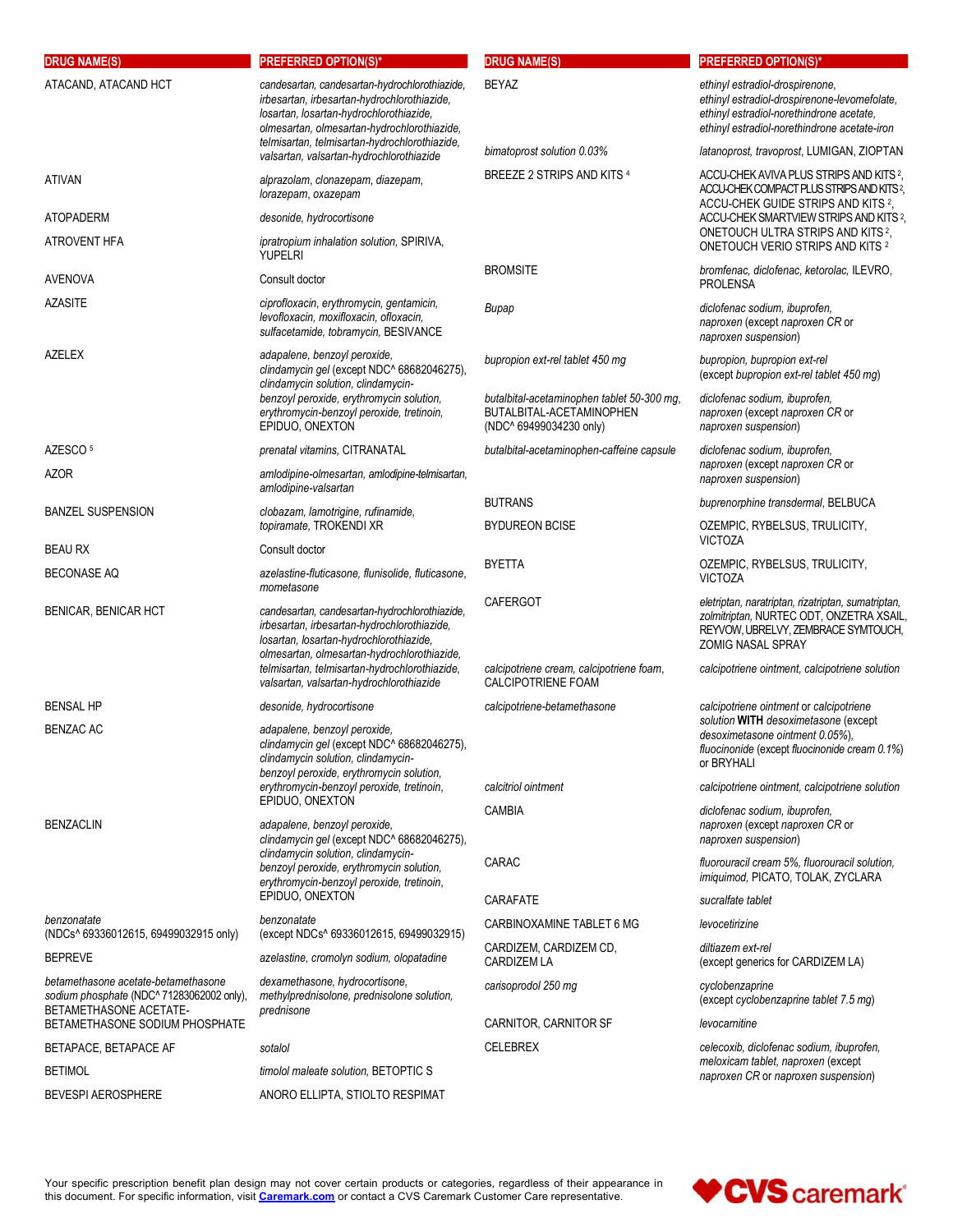| <b>DRUG NAME(S)</b>                                                                                                           | <b>PREFERRED OPTION(S)*</b>                                                                                                                                                                                                                                           | <b>DRUG NAME(S)</b>                                               | <b>PREFERRED OPTION(S)*</b>                                                                                                                                                                                                  |
|-------------------------------------------------------------------------------------------------------------------------------|-----------------------------------------------------------------------------------------------------------------------------------------------------------------------------------------------------------------------------------------------------------------------|-------------------------------------------------------------------|------------------------------------------------------------------------------------------------------------------------------------------------------------------------------------------------------------------------------|
| chlordiazepoxide-clidinium<br>(NDCs^ 11534019701, 42494040901,<br>51293069601, 51293069610, 67877073101,<br>70700018501 only) | dicyclomine                                                                                                                                                                                                                                                           | COREG CR                                                          | atenolol, carvedilol, carvedilol phosphate ext-rel,<br>metoprolol succinate ext-rel,<br>metoprolol tartrate, nadolol, pindolol,<br>propranolol, propranolol ext-rel, BYSTOLIC                                                |
| chlorzoxazone 375 mg,<br>chlorzoxazone 500 mg (NDC^ 73007001303 only),                                                        | cyclobenzaprine<br>(except cyclobenzaprine tablet 7.5 mg)                                                                                                                                                                                                             | CoreMino                                                          | doxycycline hyclate 20 mg, doxycycline<br>hyclate capsule, minocycline, tetracycline                                                                                                                                         |
| chlorzoxazone 750 mg,<br>CHLORZOXAZONE 250 MG                                                                                 |                                                                                                                                                                                                                                                                       | COZAAR                                                            | candesartan, irbesartan, losartan,                                                                                                                                                                                           |
| <b>CIALIS</b>                                                                                                                 | sildenafil, tadalafil                                                                                                                                                                                                                                                 | <b>CRESEMBA</b>                                                   | olmesartan, telmisartan, valsartan<br>itraconazole                                                                                                                                                                           |
| <b>CICATRACE</b>                                                                                                              | Consult doctor                                                                                                                                                                                                                                                        | <b>CRESTOR</b>                                                    | atorvastatin, ezetimibe-simvastatin,                                                                                                                                                                                         |
| <b>CILOXAN</b>                                                                                                                | ciprofloxacin, erythromycin, gentamicin,<br>levofloxacin, moxifloxacin, ofloxacin,<br>sulfacetamide, tobramycin, BESIVANCE                                                                                                                                            |                                                                   | fluvastatin, lovastatin, pravastatin,<br>rosuvastatin, simvastatin                                                                                                                                                           |
| CIPRO HC                                                                                                                      | ciprofloxacin-dexamethasone, ofloxacin otic                                                                                                                                                                                                                           | cyclobenzaprine ext-rel capsule.<br>cyclobenzaprine tablet 7.5 mg | cyclobenzaprine<br>(except cyclobenzaprine tablet 7.5 mg)                                                                                                                                                                    |
| <b>CIPRODEX</b>                                                                                                               | ciprofloxacin-dexamethasone, ofloxacin otic                                                                                                                                                                                                                           | <b>CYMBALTA</b>                                                   | desvenlafaxine ext-rel, duloxetine.                                                                                                                                                                                          |
| <b>CLINDAGEL</b>                                                                                                              | erythromycin solution                                                                                                                                                                                                                                                 |                                                                   | venlafaxine, venlafaxine ext-rel capsule                                                                                                                                                                                     |
| clindamycin gel (NDC^ 68682046275 only)                                                                                       | adapalene, benzoyl peroxide,<br>clindamycin gel (except NDC^ 68682046275),                                                                                                                                                                                            | <b>CYTOMEL</b><br><b>DARAPRIM</b>                                 | levothyroxine, liothyronine, SYNTHROID<br>pyrimethamine                                                                                                                                                                      |
|                                                                                                                               | clindamycin solution, clindamycin-<br>benzoyl peroxide, erythromycin solution,<br>erythromycin-benzoyl peroxide, tretinoin,<br>EPIDUO, ONEXTON                                                                                                                        | <b>DAYTRANA</b>                                                   | amphetamine-<br>dextroamphetamine mixed salts ext-rel +.<br>dexmethylphenidate ext-rel,<br>methylphenidate ext-rel +, MYDAYIS,                                                                                               |
| clobetasol spray                                                                                                              | clobetasol foam                                                                                                                                                                                                                                                       |                                                                   | <b>VYVANSE</b>                                                                                                                                                                                                               |
| <b>CLOBEX SPRAY</b>                                                                                                           | clobetasol foam                                                                                                                                                                                                                                                       | <b>DELZICOL</b>                                                   | balsalazide, mesalamine delayed-rel (except<br>mesalamine delayed-rel tablet 800 mg),                                                                                                                                        |
| clocortolone cream                                                                                                            | hydrocortisone butyrate cream.<br>hydrocortisone butyrate ointment,<br>hydrocortisone butyrate solution,<br>mometasone, triamcinolone cream,                                                                                                                          |                                                                   | mesalamine ext-rel, sulfasalazine,<br>sulfasalazine delayed-rel, ASACOL HD,<br><b>PENTASA</b>                                                                                                                                |
|                                                                                                                               | triamcinolone lotion, triamcinolone ointment<br>(except triamcinolone ointment 0.05%)                                                                                                                                                                                 | desoximetasone ointment 0.05%                                     | hydrocortisone butyrate cream,<br>hydrocortisone butyrate ointment,<br>hydrocortisone butyrate solution,                                                                                                                     |
| COLAZAL                                                                                                                       | balsalazide, mesalamine delayed-rel (except<br>mesalamine delayed-rel tablet 800 mg),<br>mesalamine ext-rel, sulfasalazine,<br>sulfasalazine delayed-rel, ASACOL HD,                                                                                                  |                                                                   | mometasone, triamcinolone cream,<br>triamcinolone lotion, triamcinolone ointment<br>(except triamcinolone ointment 0.05%)                                                                                                    |
|                                                                                                                               | <b>PENTASA</b>                                                                                                                                                                                                                                                        | <b>DETROL LA</b>                                                  | darifenacin ext-rel, oxybutynin ext-rel,<br>solifenacin, tolterodine, tolterodine ext-rel,                                                                                                                                   |
| colchicine capsule                                                                                                            | colchicine tablet, MITIGARE                                                                                                                                                                                                                                           |                                                                   | trospium, trospium ext-rel, MYRBETRIQ,<br><b>TOVIAZ</b>                                                                                                                                                                      |
| <b>COLCRYS</b>                                                                                                                | colchicine tablet, MITIGARE                                                                                                                                                                                                                                           | dexchlorpheniramine                                               | levocetirizine                                                                                                                                                                                                               |
| <b>CONSENSI</b><br>CONTOUR NEXT STRIPS AND KITS 4                                                                             | amlodipine WITH celecoxib<br>ACCU-CHEK AVIVA PLUS STRIPS AND KITS <sup>2</sup>                                                                                                                                                                                        | Dexifol                                                           | folic acid                                                                                                                                                                                                                   |
|                                                                                                                               | ACCU-CHEK COMPACT PLUS STRIPS AND KITS <sup>2</sup> ,<br>ACCU-CHEK GUIDE STRIPS AND KITS 2,<br>ACCU-CHEK SMARTVIEW STRIPS AND KITS 2,<br>ONETOUCH ULTRA STRIPS AND KITS <sup>2</sup> .<br>ONETOUCH VERIO STRIPS AND KITS 2                                            | <b>DIFFERIN LOTION</b>                                            | adapalene, benzoyl peroxide,<br>clindamycin gel (except NDC^ 68682046275),<br>clindamycin solution, clindamycin-<br>benzoyl peroxide, erythromycin solution,<br>erythromycin-benzoyl peroxide, tretinoin,<br>EPIDUO, ONEXTON |
| <b>CONTOUR STRIPS AND KITS 4</b>                                                                                              | ACCU-CHEK AVIVA PLUS STRIPS AND KITS 2,<br>ACCU-CHEK COMPACT PLUS STRIPS AND KITS <sup>2</sup> ,<br>ACCU-CHEK GUIDE STRIPS AND KITS 2,<br>ACCU-CHEK SMARTVIEW STRIPS AND KITS 2.<br>ONETOUCH ULTRA STRIPS AND KITS <sup>2</sup> ,<br>ONETOUCH VERIO STRIPS AND KITS 2 | diflorasone cream, diflorasone ointment                           | desoximetasone (except<br>desoximetasone ointment 0.05%),<br>fluocinonide (except fluocinonide cream 0.1%),<br><b>BRYHALI</b>                                                                                                |
| <b>CONTRAVE</b>                                                                                                               | QSYMIA, SAXENDA                                                                                                                                                                                                                                                       | dihydroergotamine spray                                           | eletriptan, naratriptan, rizatriptan, sumatriptan,<br>zolmitriptan, NURTEC ODT, ONZETRA XSAIL,                                                                                                                               |
| CORDRAN CREAM, CORDRAN LOTION                                                                                                 | desonide, hydrocortisone                                                                                                                                                                                                                                              |                                                                   | REYVOW, UBRELVY, ZEMBRACE SYMTOUCH,<br>ZOMIG NASAL SPRAY                                                                                                                                                                     |
| <b>CORDRAN OINTMENT</b>                                                                                                       | hydrocortisone butyrate cream,<br>hydrocortisone butyrate ointment,<br>hydrocortisone butyrate solution,                                                                                                                                                              | diltiazem ext-rel<br>(generics for CARDIZEM LA only)              | diltiazem ext-rel<br>(except generics for CARDIZEM LA)                                                                                                                                                                       |
|                                                                                                                               | mometasone, triamcinolone cream,<br>triamcinolone lotion, triamcinolone ointment<br>(except triamcinolone ointment 0.05%)                                                                                                                                             | DIOVAN, DIOVAN HCT                                                | candesartan, candesartan-hydrochlorothiazide,<br>irbesartan, irbesartan-hydrochlorothiazide,<br>losartan, losartan-hydrochlorothiazide,                                                                                      |
| <b>CORDRAN TAPE</b>                                                                                                           | clobetasol cream, clobetasol foam, clobetasol gel,<br>clobetasol lotion, clobetasol ointment                                                                                                                                                                          |                                                                   | olmesartan, olmesartan-hydrochlorothiazide,<br>telmisartan, telmisartan-hydrochlorothiazide,<br>valsartan, valsartan-hydrochlorothiazide                                                                                     |

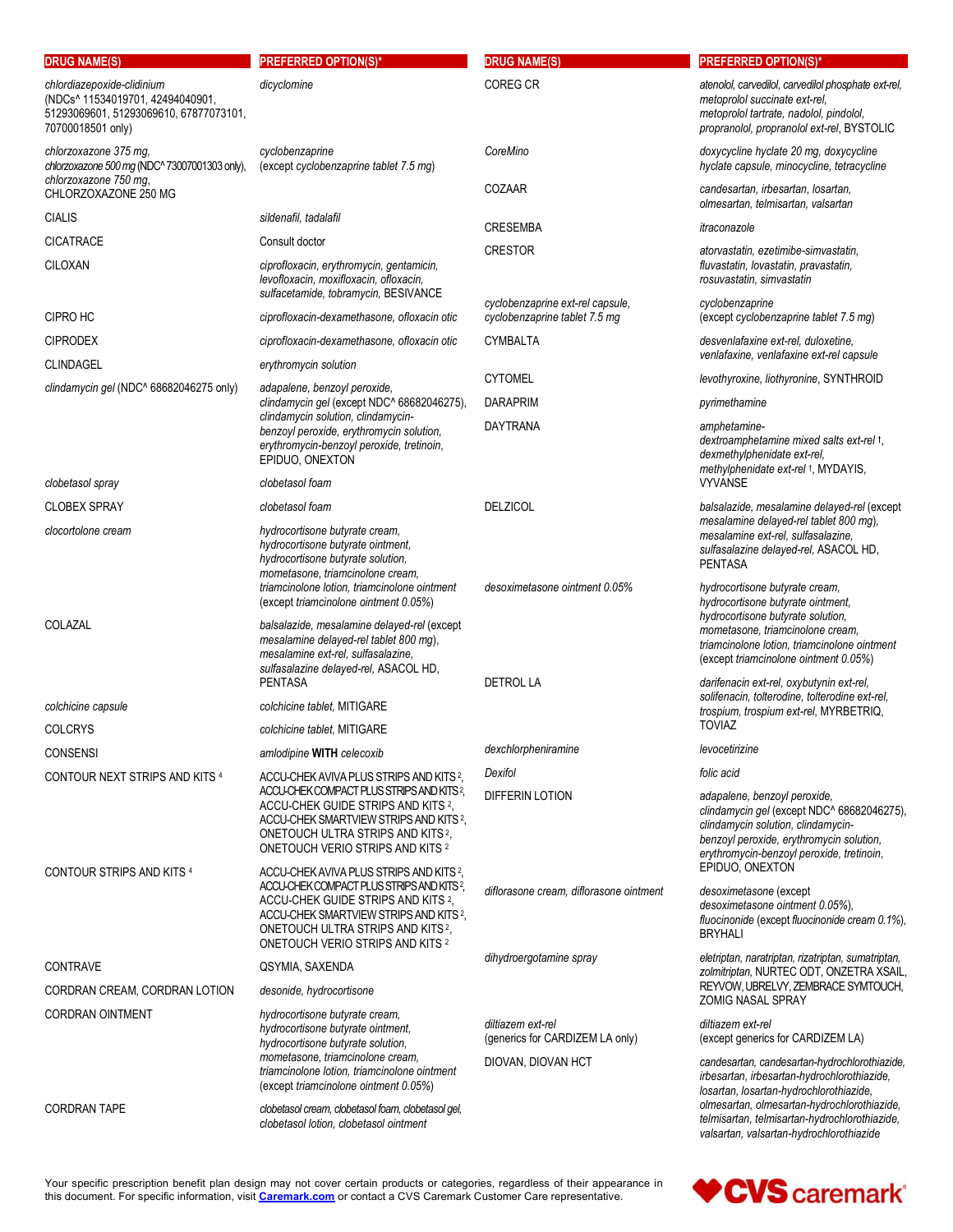|                                                                                                                  | <b>PREFERRED OPTION(S)*</b>                                                                                                              | <b>DRUG NAME(S)</b>                                                    | <b>PREFERRED OPTION(S)*</b>                                                                                                      |
|------------------------------------------------------------------------------------------------------------------|------------------------------------------------------------------------------------------------------------------------------------------|------------------------------------------------------------------------|----------------------------------------------------------------------------------------------------------------------------------|
| Diphen Elixir                                                                                                    | levocetirizine                                                                                                                           | <b>EXFORGE HCT</b>                                                     | amlodipine-valsartan-hydrochlorothiazide,<br>olmesartan-amlodipine-hydrochlorothiazide                                           |
| <b>DORAL</b>                                                                                                     | doxepin, eszopiclone, ramelteon, zolpidem,<br>zolpidem ext-rel, BELSOMRA                                                                 | <b>FABIOR</b>                                                          | adapalene, benzoyl peroxide,                                                                                                     |
| DORYX, DORYX MPC                                                                                                 | doxycycline hyclate 20 mg, doxycycline                                                                                                   |                                                                        | clindamycin gel (except NDC^ 68682046275),<br>clindamycin solution, clindamycin-                                                 |
| doxepin cream                                                                                                    | hyclate capsule, minocycline, tetracycline<br>desonide, hydrocortisone, pimecrolimus,                                                    |                                                                        | benzoyl peroxide, erythromycin solution,<br>erythromycin-benzoyl peroxide, tretinoin,                                            |
|                                                                                                                  | tacrolimus, EUCRISA                                                                                                                      |                                                                        | EPIDUO, ONEXTON                                                                                                                  |
| doxycycline hyclate delayed-rel tablet<br>50 mg, 100 mg, 200 mg                                                  | doxycycline hyclate 20 mg, doxycycline<br>hyclate capsule, minocycline, tetracycline                                                     | <b>FANAPT</b>                                                          | aripiprazole, clozapine, olanzapine,<br>quetiapine, quetiapine ext-rel, risperidone,<br>ziprasidone, LATUDA, VRAYLAR             |
| doxycycline hyclate tablet 50 mg<br>(NDC^ 72143021160 only),                                                     | doxycycline hyclate 20 mg, doxycycline<br>hyclate capsule, minocycline, tetracycline                                                     | <b>FEMRING</b>                                                         | estradiol vaginal cream, IMVEXXY, VAGIFEM                                                                                        |
| doxycycline hyclate tablet 75 mg.<br>doxycycline hyclate tablet 150 mg<br>doxycycline monohydrate capsule 75 mg, | doxycycline hyclate 20 mg, doxycycline                                                                                                   | fenofibrate capsule 50 mg, 130 mg;<br>fenofibrate tablet 40 mg, 120 mg | fenofibrate (except fenofibrate capsule 50 mg,<br>130 mg; fenofibrate tablet 40 mg, 120 mg),<br>fenofibric acid delayed-rel      |
| doxycycline monohydrate capsule 150 mg                                                                           | hyclate capsule, minocycline, tetracycline                                                                                               | FENOGLIDE TABLET 120 MG                                                | fenofibrate (except fenofibrate capsule 50 mg,                                                                                   |
| doxycycline monohydrate delayed-rel capsule                                                                      | ORACEA                                                                                                                                   |                                                                        | 130 mg; fenofibrate tablet 40 mg, 120 mg),<br>fenofibric acid delayed-rel                                                        |
| <b>DULERA</b>                                                                                                    | ADVAIR DISKUS, ADVAIR HFA 1,<br><b>BREO ELLIPTA 1, SYMBICORT</b>                                                                         | fenoprofen, FENOPROFEN CAPSULE                                         | diclofenac sodium, ibuprofen,<br>meloxicam tablet, naproxen (except                                                              |
| <b>DUTOPROL</b>                                                                                                  | metoprolol succinate ext-rel WITH<br>hydrochlorothiazide                                                                                 |                                                                        | naproxen CR or naproxen suspension)                                                                                              |
| <b>DYRENIUM</b>                                                                                                  | amiloride, triamterene                                                                                                                   | FERIVA 21/7                                                            | folic acid                                                                                                                       |
| EDARBI, EDARBYCLOR                                                                                               | candesartan, candesartan-hydrochlorothiazide,                                                                                            | <b>FETZIMA</b>                                                         | desvenlafaxine ext-rel, duloxetine,<br>venlafaxine, venlafaxine ext-rel capsule                                                  |
|                                                                                                                  | irbesartan, irbesartan-hydrochlorothiazide,<br>losartan, losartan-hydrochlorothiazide,                                                   | Fexmid                                                                 | cyclobenzaprine<br>(except cyclobenzaprine tablet 7.5 mg)                                                                        |
|                                                                                                                  | olmesartan, olmesartan-hydrochlorothiazide,<br>telmisartan, telmisartan-hydrochlorothiazide,<br>valsartan, valsartan-hydrochlorothiazide | <b>FINACEA GEL</b>                                                     | azelaic acid gel, metronidazole,<br>FINACEA FOAM, SOOLANTRA                                                                      |
| <b>EDLUAR</b>                                                                                                    | doxepin, eszopiclone, ramelteon, zolpidem,<br>zolpidem ext-rel, BELSOMRA                                                                 | <b>FIORICET CAPSULE</b>                                                | diclofenac sodium, ibuprofen,<br>naproxen (except naproxen CR or                                                                 |
| E.E.S. GRANULES                                                                                                  | erythromycins                                                                                                                            | <b>FLAREX</b>                                                          | naproxen suspension)<br>dexamethasone, loteprednol,                                                                              |
| EFFEXOR XR                                                                                                       | desvenlafaxine ext-rel, duloxetine,<br>venlafaxine, venlafaxine ext-rel capsule                                                          |                                                                        | prednisolone acetate 1%, DUREZOL                                                                                                 |
| <b>ELIDEL</b>                                                                                                    | pimecrolimus, tacrolimus, EUCRISA                                                                                                        | flucytosine capsule 500 mg                                             | fluconazole                                                                                                                      |
| <b>ELMIRON</b>                                                                                                   | Consult doctor                                                                                                                           | fluocinonide cream 0.1%<br>fluorouracil cream 0.5%                     | clobetasol cream<br>fluorouracil cream 5%, fluorouracil solution,                                                                |
| <b>ENABLEX</b>                                                                                                   | darifenacin ext-rel, oxybutynin ext-rel,<br>solifenacin, tolterodine, tolterodine ext-rel,<br>trospium, trospium ext-rel, MYRBETRIQ,     | fluoxetine tablet (generics for SARAFEM only)                          | imiquimod, PICATO, TOLAK, ZYCLARA<br>fluoxetine (except fluoxetine tablet 60 mg,                                                 |
|                                                                                                                  | <b>TOVIAZ</b>                                                                                                                            |                                                                        | fluoxetine tablet [generics for SARAFEM]),<br>paroxetine HCl ext-rel (except NDC^ 60505367503),                                  |
| ENLITE CONTINUOUS GLUCOSE<br>MONITORING SYSTEM                                                                   | DEXCOM CONTINUOUS GLUCOSE<br>MONITORING SYSTEM                                                                                           |                                                                        | sertraline                                                                                                                       |
| <b>ENTERAGAM</b>                                                                                                 | alosetron, VIBERZI, XIFAXAN 550 MG                                                                                                       | fluoxetine tablet 60 mg                                                | citalopram, escitalopram, fluoxetine (except<br>fluoxetine tablet 60 mg, fluoxetine tablet                                       |
| <b>EPICERAM</b>                                                                                                  | desonide, hydrocortisone                                                                                                                 |                                                                        | [generics for SARAFEM]), paroxetine HCI,<br>paroxetine HCl ext-rel (except NDC^ 60505367503),                                    |
| ergotamine-caffeine                                                                                              | eletriptan, naratriptan, rizatriptan, sumatriptan,<br>zolmitriptan, NURTEC ODT, ONZETRA XSAIL<br>REYVOW, UBRELVY, ZEMBRACE SYMTOUCH,     | flurandrenolide cream, flurandrenolide lotion                          | sertraline, TRINTELLIX<br>desonide, hydrocortisone                                                                               |
| <b>ERYPED</b>                                                                                                    | ZOMIG NASAL SPRAY<br>erythromycins                                                                                                       | flurandrenolide ointment                                               | hydrocortisone butyrate cream,<br>hydrocortisone butyrate ointment.                                                              |
| estradiol vaginal tablet                                                                                         | estradiol vaginal cream, IMVEXXY, VAGIFEM                                                                                                |                                                                        | hydrocortisone butyrate solution,<br>mometasone, triamcinolone cream,                                                            |
| <b>ESTRING</b>                                                                                                   | estradiol vaginal cream, IMVEXXY, VAGIFEM                                                                                                |                                                                        | triamcinolone lotion, triamcinolone ointment                                                                                     |
| <b>EVEKEO</b>                                                                                                    | amphetamine-dextroamphetamine mixed salts,<br>methylphenidate                                                                            | FML FORTE, FML LIQUIFILM, FML S.O.P.                                   | (except triamcinolone ointment 0.05%)<br>dexamethasone, loteprednol,<br>prednisolone acetate 1%, DUREZOL                         |
| EVERSENSE CONTINUOUS GLUCOSE<br>MONITORING SYSTEM                                                                | DEXCOM CONTINUOUS GLUCOSE<br>MONITORING SYSTEM                                                                                           | <b>FOCALIN XR</b>                                                      | amphetamine-                                                                                                                     |
| <b>EXFORGE</b>                                                                                                   | amlodipine-olmesartan, amlodipine-telmisartan,<br>amlodipine-valsartan                                                                   |                                                                        | dextroamphetamine mixed salts ext-rel +,<br>dexmethylphenidate ext-rel,<br>methylphenidate ext-rel +, MYDAYIS,<br><b>VYVANSE</b> |

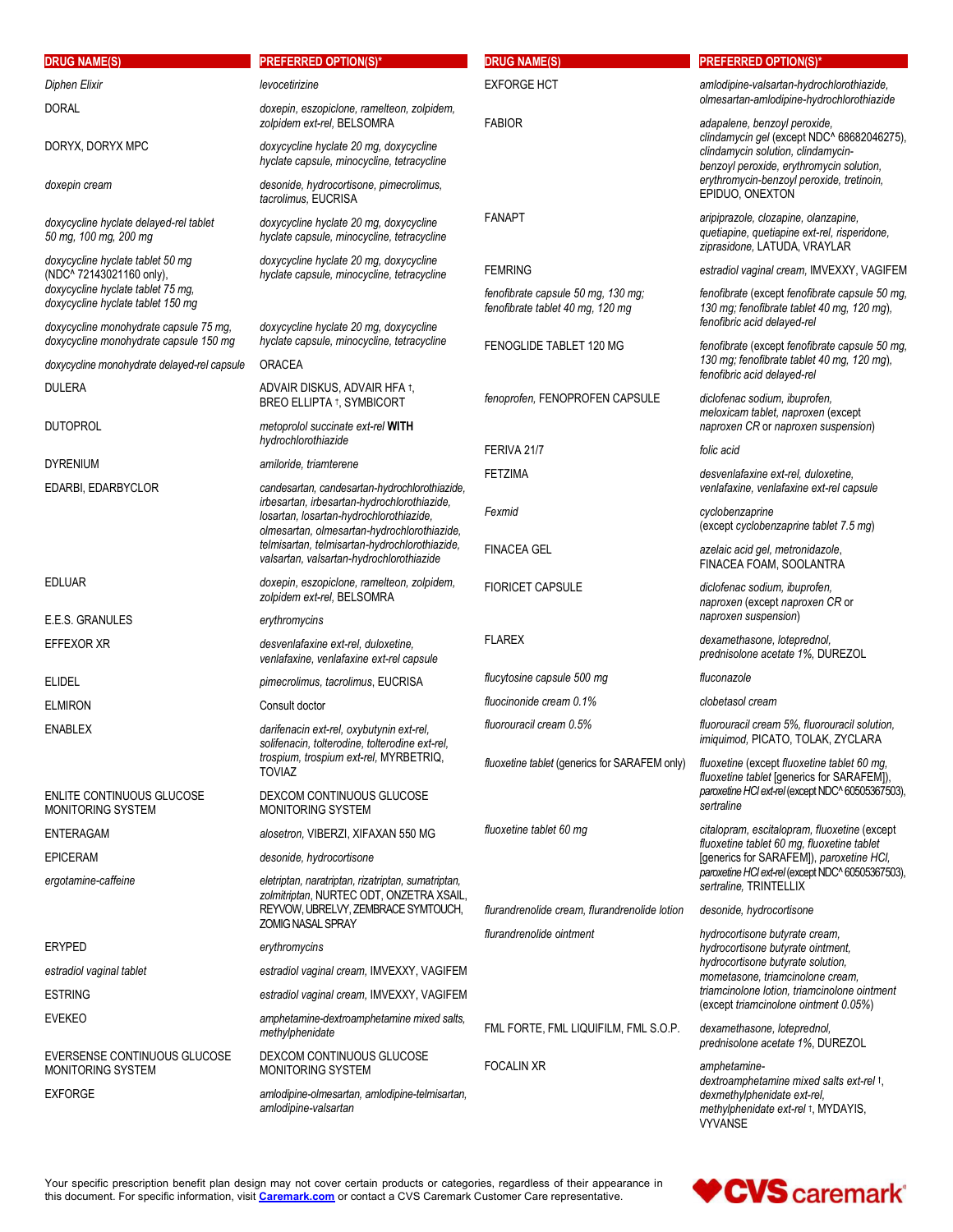| <b>DRUG NAME(S)</b>                                                                       | <b>PREFERRED OPTION(S)*</b>                                                                                                           | <b>DRUG NAME(S)</b>            | <b>PREFERRED OPTION(S)*</b>                                                                                                                                                |
|-------------------------------------------------------------------------------------------|---------------------------------------------------------------------------------------------------------------------------------------|--------------------------------|----------------------------------------------------------------------------------------------------------------------------------------------------------------------------|
| FOLIC-K                                                                                   | folic acid                                                                                                                            | hydrocortisone butyrate lotion | hydrocortisone butyrate cream.                                                                                                                                             |
| Folvite-D                                                                                 | folic acid                                                                                                                            |                                | hydrocortisone butyrate ointment,<br>hydrocortisone butyrate solution,                                                                                                     |
| FORTAMET                                                                                  | metformin, metformin ext-rel (except generics<br>for FORTAMET and GLUMETZA)                                                           |                                | mometasone, triamcinolone cream,<br>triamcinolone lotion, triamcinolone ointment<br>(except triamcinolone ointment 0.05%)                                                  |
| FORTESTA                                                                                  | testosterone gel (except authorized generics                                                                                          | HylaVite                       | folic acid                                                                                                                                                                 |
|                                                                                           | for TESTIM and VOGELXO),<br>testosterone solution, ANDRODERM,                                                                         | hyoscyamine sulfate ext-rel    | dicyclomine                                                                                                                                                                |
|                                                                                           | <b>NATESTO</b>                                                                                                                        | <b>HYSINGLA ER</b>             | fentanyl transdermal, hydrocodone ext-rel,                                                                                                                                 |
| FOSAMAX PLUS D<br>Fosrenol                                                                | alendronate, ibandronate, risedronate<br>calcium acetate, sevelamer carbonate,<br>PHOSLYRA, VELPHORO                                  |                                | hydromorphone ext-rel, methadone,<br>morphine ext-rel, NUCYNTA ER,<br><b>XTAMPZA ER</b>                                                                                    |
| FOSTEUM, FOSTEUM PLUS                                                                     | alendronate, ibandronate, risedronate                                                                                                 | <b>HYZAAR</b>                  | candesartan-hydrochlorothiazide,                                                                                                                                           |
| FREESTYLE LIBRE CONTINUOUS<br><b>GLUCOSE MONITORING SYSTEM</b>                            | DEXCOM CONTINUOUS GLUCOSE<br>MONITORING SYSTEM                                                                                        |                                | irbesartan-hydrochlorothiazide,<br>losartan-hydrochlorothiazide,<br>olmesartan-hydrochlorothiazide,                                                                        |
| FREESTYLE STRIPS AND KITS 4                                                               | ACCU-CHEK AVIVA PLUS STRIPS AND KITS <sup>2</sup> ,                                                                                   |                                | telmisartan-hydrochlorothiazide,<br>valsartan-hydrochlorothiazide                                                                                                          |
|                                                                                           | ACCU-CHEK COMPACT PLUS STRIPS AND KITS <sup>2</sup> ,<br>ACCU-CHEK GUIDE STRIPS AND KITS 2,                                           | icosapent ethyl                | omega-3 acid ethyl esters, VASCEPA                                                                                                                                         |
|                                                                                           | ACCU-CHEK SMARTVIEW STRIPS AND KITS <sup>2</sup> ,<br>ONETOUCH ULTRA STRIPS AND KITS <sup>2</sup> ,                                   | <b>INCRUSE ELLIPTA</b>         | SPIRIVA, YUPELRI                                                                                                                                                           |
|                                                                                           | ONETOUCH VERIO STRIPS AND KITS <sup>2</sup>                                                                                           | INDERAL LA, INDERAL XL         | atenolol, carvedilol, carvedilol phosphate ext-rel,                                                                                                                        |
| <b>FROVA</b>                                                                              | eletriptan, naratriptan, rizatriptan, sumatriptan,<br>zolmitriptan, NURTEC ODT, ONZETRA XSAIL,<br>REYVOW, UBRELVY, ZEMBRACE SYMTOUCH, |                                | metoprolol succinate ext-rel,<br>metoprolol tartrate, nadolol, pindolol,<br>propranolol, propranolol ext-rel, BYSTOLIC                                                     |
| Genicin Vita-S                                                                            | <b>ZOMIG NASAL SPRAY</b><br>folic acid                                                                                                | <b>INDOCIN</b>                 | diclofenac sodium, ibuprofen,<br>meloxicam tablet, naproxen (except                                                                                                        |
| <b>GLUMETZA</b>                                                                           | metformin, metformin ext-rel (except generics                                                                                         |                                | naproxen CR or naproxen suspension)                                                                                                                                        |
|                                                                                           | for FORTAMET and GLUMETZA)                                                                                                            | indomethacin capsule 20 mq     | diclofenac sodium, ibuprofen,<br>meloxicam tablet, naproxen (except                                                                                                        |
| GLYCOPYRROLATE TABLET 1.5 MG                                                              | dicyclomine                                                                                                                           |                                | naproxen CR or naproxen suspension)                                                                                                                                        |
| <b>GOLYTELY</b>                                                                           | peg 3350-electrolytes, CLENPIQ                                                                                                        | Inflammacin                    | diclofenac sodium, diclofenac sodium gel 1%,<br>diclofenac sodium solution, ibuprofen,                                                                                     |
| GUARDIAN CONNECT CONTINUOUS<br>GLUCOSE MONITORING SYSTEM<br>GUARDIAN REAL-TIME CONTINUOUS | DEXCOM CONTINUOUS GLUCOSE<br>MONITORING SYSTEM<br>DEXCOM CONTINUOUS GLUCOSE                                                           |                                | meloxicam tablet, naproxen (except<br>naproxen CR or naproxen suspension)                                                                                                  |
| GLUCOSE MONITORING SYSTEM<br>halcinonide cream                                            | MONITORING SYSTEM<br>desoximetasone (except                                                                                           | <b>INNOPRAN XL</b>             | atenolol, carvedilol, carvedilol phosphate ext-rel,<br>metoprolol succinate ext-rel,<br>metoprolol tartrate, nadolol, pindolol,                                            |
|                                                                                           | desoximetasone ointment 0.05%),<br>fluocinonide (except fluocinonide cream 0.1%),                                                     |                                | propranolol, propranolol ext-rel, BYSTOLIC                                                                                                                                 |
|                                                                                           | <b>BRYHALI</b>                                                                                                                        | <b>INTRAROSA</b>               | estradiol vaginal cream, IMVEXXY, VAGIFEM                                                                                                                                  |
| <b>HALOG</b>                                                                              | desoximetasone (except<br>desoximetasone ointment 0.05%),<br>fluocinonide (except fluocinonide cream 0.1%),<br><b>BRYHALI</b>         | <b>INTUNIV</b>                 | amphetamine-<br>dextroamphetamine mixed salts ext-rel +,<br>atomoxetine, dexmethylphenidate ext-rel,<br>guanfacine ext-rel, methylphenidate ext-rel +,<br>MYDAYIS, VYVANSE |
| heparin sodium in 5% dextrose,<br>HEPARIN SODIUM IN 5% DEXTROSE                           | Consult doctor                                                                                                                        | <b>INVELTYS</b>                | dexamethasone, loteprednol,<br>prednisolone acetate 1%, DUREZOL                                                                                                            |
| HORIZANT                                                                                  | gabapentin, GRALISE                                                                                                                   | INVOKAMET, INVOKAMET XR        | SYNJARDY, SYNJARDY XR, XIGDUO XR                                                                                                                                           |
| HUMALOG                                                                                   | FIASP, NOVOLOG                                                                                                                        | <b>INVOKANA</b>                | FARXIGA, JARDIANCE                                                                                                                                                         |
| HUMALOG MIX 50/50                                                                         | NOVOLOG MIX 70/30                                                                                                                     | isosorbide dinitrate 40 mg     | isosorbide dinitrate<br>(except isosorbide dinitrate 40 mg),                                                                                                               |
| HUMALOG MIX 75/25                                                                         | NOVOLOG MIX 70/30                                                                                                                     |                                | isosorbide mononitrate                                                                                                                                                     |
| HUMULIN 70/30                                                                             | NOVOLIN 70/30                                                                                                                         | <b>ISTALOL</b>                 | timolol maleate solution, BETOPTIC S                                                                                                                                       |
| humulin n                                                                                 | NOVOLIN N<br>NOVOLIN <sub>R</sub>                                                                                                     | JALYN                          | dutasteride-tamsulosin; dutasteride or                                                                                                                                     |
| humulin R<br>hydrocortisone butyrate lipophilic cream 0.1%                                | hydrocortisone butyrate cream,<br>hydrocortisone butyrate ointment,                                                                   | JENTADUETO, JENTADUETO XR      | finasteride WITH alfuzosin ext-rel, doxazosin,<br>silodosin, tamsulosin or terazosin<br>JANUMET, JANUMET XR                                                                |
|                                                                                           | hydrocortisone butyrate solution,                                                                                                     | <b>KAMDOY</b>                  | desonide, hydrocortisone                                                                                                                                                   |
|                                                                                           | mometasone, triamcinolone cream,<br>triamcinolone lotion, triamcinolone ointment                                                      | KAZANO                         | JANUMET, JANUMET XR                                                                                                                                                        |

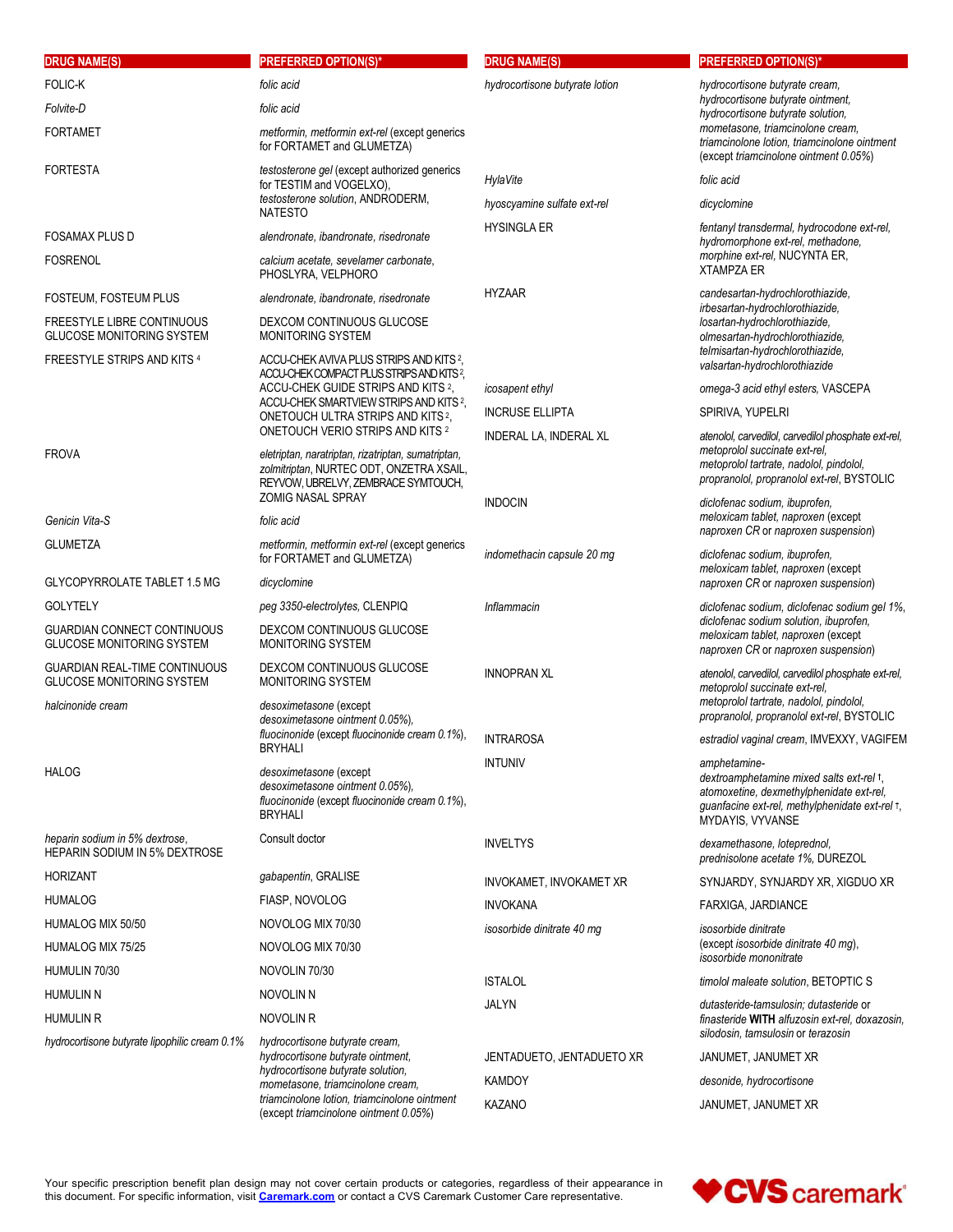| <b>DRUG NAME(S)</b><br>ketoconazole foam 2%  | <b>PREFERRED OPTION(S)*</b><br>ketoconazole shampoo 2%,                                                                                                                                     | <b>DRUG NAME(S)</b><br><b>LUNESTA</b>                                                                             | <b>PREFERRED OPTION(S)*</b><br>doxepin, eszopiclone, ramelteon, zolpidem,                                                                                         |
|----------------------------------------------|---------------------------------------------------------------------------------------------------------------------------------------------------------------------------------------------|-------------------------------------------------------------------------------------------------------------------|-------------------------------------------------------------------------------------------------------------------------------------------------------------------|
|                                              | selenium sulfide lotion 2.5%                                                                                                                                                                |                                                                                                                   | zolpidem ext-rel, BELSOMRA                                                                                                                                        |
| Ketodan                                      | ketoconazole shampoo 2%,<br>selenium sulfide lotion 2.5%                                                                                                                                    | <b>LYRICA</b>                                                                                                     | duloxetine, pregabalin                                                                                                                                            |
| ketoprofen capsule 25 mg                     | diclofenac sodium, ibuprofen,<br>meloxicam tablet, naproxen (except                                                                                                                         | <b>MACRODANTIN</b><br>Matzim LA                                                                                   | nitrofurantoin (except NDC^ 70408023932)<br>diltiazem ext-rel<br>(except generics for CARDIZEM LA)                                                                |
| ketoprofen ext-rel capsule                   | naproxen CR or naproxen suspension)<br>diclofenac sodium, ibuprofen,<br>meloxicam tablet, naproxen (except<br>naproxen CR or naproxen suspension)                                           | MAXALT, MAXALT-MLT                                                                                                | eletriptan, naratriptan, rizatriptan, sumatriptan,<br>zolmitriptan, NURTEC ODT, ONZETRA XSAIL,<br>REYVOW, UBRELVY, ZEMBRACE SYMTOUCH,<br><b>ZOMIG NASAL SPRAY</b> |
| <b>KOMBIGLYZE XR</b>                         | JANUMET, JANUMET XR                                                                                                                                                                         | <b>MAXIDEX</b>                                                                                                    | dexamethasone, loteprednol,                                                                                                                                       |
| <b>LACRISERT</b>                             | RESTASIS, XIIDRA                                                                                                                                                                            |                                                                                                                   | prednisolone acetate 1%, DUREZOL                                                                                                                                  |
| Lactojen                                     | Consult doctor                                                                                                                                                                              | mefenamic acid (NDC^ 69336012830 only)                                                                            | diclofenac sodium, ibuprofen,<br>meloxicam tablet, naproxen (except                                                                                               |
| <b>LACTULOSE PAK</b>                         | lactulose solution                                                                                                                                                                          |                                                                                                                   | naproxen CR or naproxen suspension)                                                                                                                               |
| LANOXIN TABLET<br>(125 MCG and 250 MCG only) | digoxin<br>calcium acetate, sevelamer carbonate,                                                                                                                                            | meloxicam capsule                                                                                                 | diclofenac sodium, ibuprofen,<br>meloxicam tablet, naproxen (except<br>naproxen CR or naproxen suspension)                                                        |
| lanthanum carbonate                          | PHOSLYRA, VELPHORO                                                                                                                                                                          | <b>MENEST</b>                                                                                                     | estradiol                                                                                                                                                         |
| LANTUS <sup>6</sup>                          | <b>BASAGLAR, LEVEMIR</b>                                                                                                                                                                    | <b>MENOSTAR</b>                                                                                                   | estradiol                                                                                                                                                         |
| LASTACAFT                                    | azelastine, cromolyn sodium, olopatadine                                                                                                                                                    | mesalamine delayed-rel tablet 800 mg                                                                              | balsalazide, mesalamine delayed-rel (except                                                                                                                       |
| LAZANDA<br><b>LESCOL XL</b>                  | fentanyl transmucosal lozenge, SUBSYS<br>atorvastatin, ezetimibe-simvastatin,<br>fluvastatin, lovastatin, pravastatin,<br>rosuvastatin, simvastatin                                         |                                                                                                                   | mesalamine delayed-rel tablet 800 mg).<br>mesalamine ext-rel, sulfasalazine,<br>sulfasalazine delayed-rel, ASACOL HD,<br><b>PENTASA</b>                           |
| levorphanol                                  | fentanyl transdermal, hydrocodone ext-rel,                                                                                                                                                  | metaxalone 400 mq                                                                                                 | cyclobenzaprine<br>(except cyclobenzaprine tablet 7.5 mg)                                                                                                         |
|                                              | hydromorphone ext-rel, methadone,<br>morphine ext-rel, NUCYNTA ER,<br><b>XTAMPZA ER</b>                                                                                                     | metformin ext-rel<br>(generics for FORTAMET and GLUMETZA only)                                                    | metformin, metformin ext-rel (except generics<br>for FORTAMET and GLUMETZA)                                                                                       |
| <b>LEXAPRO</b>                               | citalopram, escitalopram, fluoxetine (except<br>fluoxetine tablet 60 mg, fluoxetine tablet<br>[generics for SARAFEM]), paroxetine HCI,<br>paroxetine HCl ext-rel (except NDC^ 60505367503), | methocarbamol 500 mg<br>(NDC^ 69036091010 only),<br>methocarbamol 750 mg<br>(NDCs^ 69036093090, 70868090190 only) | cyclobenzaprine<br>(except cyclobenzaprine tablet 7.5 mg)                                                                                                         |
|                                              | sertraline, TRINTELLIX                                                                                                                                                                      | <b>MIACALCIN INJECTION</b>                                                                                        | alendronate, calcitonin-salmon, ibandronate,<br>risedronate, FORTEO, PROLIA, TYMLOS                                                                               |
| LIALDA                                       | balsalazide, mesalamine delayed-rel (except<br>mesalamine delayed-rel tablet 800 mg),                                                                                                       | MIACALCIN NASAL SPRAY                                                                                             | calcitonin-salmon                                                                                                                                                 |
|                                              | mesalamine ext-rel, sulfasalazine,<br>sulfasalazine delayed-rel, ASACOL HD,                                                                                                                 | MICARDIS, MICARDIS HCT                                                                                            | candesartan, candesartan-hydrochlorothiazide,                                                                                                                     |
|                                              | <b>PENTASA</b>                                                                                                                                                                              |                                                                                                                   | irbesartan, irbesartan-hydrochlorothiazide,<br>losartan, losartan-hydrochlorothiazide,                                                                            |
| LIBRAX<br>LIDOCAINE-TETRACAINE CREAM         | dicyclomine<br>lidocaine-prilocaine                                                                                                                                                         |                                                                                                                   | olmesartan, olmesartan-hydrochlorothiazide,<br>telmisartan, telmisartan-hydrochlorothiazide,<br>valsartan, valsartan-hydrochlorothiazide                          |
| (NDC^ 71800063115 only)<br><b>LIDOTREX</b>   | lidocaine-prilocaine                                                                                                                                                                        | Migergot                                                                                                          | eletriptan, naratriptan, rizatriptan, sumatriptan,                                                                                                                |
| <b>LIPITOR</b>                               | atorvastatin, ezetimibe-simvastatin,<br>fluvastatin, lovastatin, pravastatin,                                                                                                               |                                                                                                                   | zolmitriptan, NURTEC ODT, ONZETRA XSAIL,<br>REYVOW, UBRELVY, ZEMBRACE SYMTOUCH,<br>ZOMIG NASAL SPRAY                                                              |
| <b>LITHOSTAT</b>                             | rosuvastatin, simvastatin<br>Consult doctor                                                                                                                                                 | <b>MILLIPRED</b>                                                                                                  | dexamethasone, hydrocortisone,<br>methylprednisolone, prednisolone solution,                                                                                      |
| LIVALO                                       | atorvastatin, ezetimibe-simvastatin,<br>fluvastatin, lovastatin, pravastatin,<br>rosuvastatin, simvastatin                                                                                  | MINASTRIN 24 FE                                                                                                   | prednisone<br>ethinyl estradiol-drospirenone,<br>ethinyl estradiol-drospirenone-levomefolate,                                                                     |
| Lorid                                        | folic acid                                                                                                                                                                                  |                                                                                                                   | ethinyl estradiol-norethindrone acetate,<br>ethinyl estradiol-norethindrone acetate-iron                                                                          |
| Lorzone                                      | cyclobenzaprine<br>(except cyclobenzaprine tablet 7.5 mg)                                                                                                                                   | MINIVELLE                                                                                                         | estradiol, DIVIGEL, EVAMIST                                                                                                                                       |
|                                              |                                                                                                                                                                                             | <b>MINOCIN</b>                                                                                                    | doxycycline hyclate 20 mg, doxycycline                                                                                                                            |
| LOTEMAX, LOTEMAX SM                          | dexamethasone, loteprednol,<br>prednisolone acetate 1%, DUREZOL                                                                                                                             |                                                                                                                   | hyclate capsule, minocycline, tetracycline                                                                                                                        |

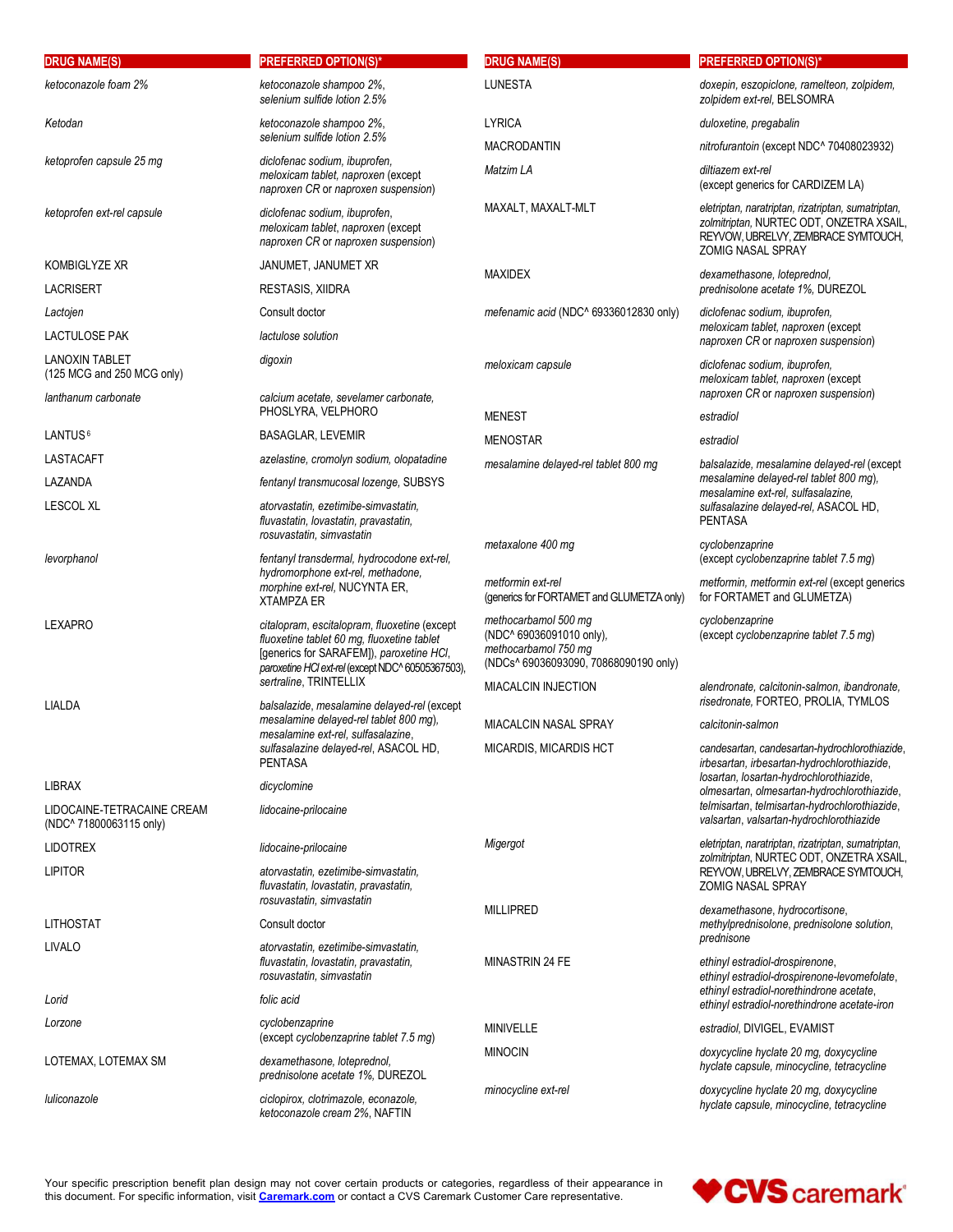| <b>DRUG NAME(S)</b>                                        | <b>PREFERRED OPTION(S)*</b>                                                                                                  | <b>DRUG NAME(S)</b>                                  | <b>PREFERRED OPTION(S)*</b>                                                                                                    |
|------------------------------------------------------------|------------------------------------------------------------------------------------------------------------------------------|------------------------------------------------------|--------------------------------------------------------------------------------------------------------------------------------|
| <b>MIRVASO</b>                                             | azelaic acid gel, metronidazole,<br>FINACEA FOAM, SOOLANTRA                                                                  | <b>NOURIANZ</b>                                      | amantadine, entacapone, pramipexole,<br>pramipexole ext-rel, rasagiline, ropinirole,<br>ropinirole ext-rel, selegiline, NEUPRO |
| Mondoxyne NL capsule 75 mg                                 | doxycycline hyclate 20 mg, doxycycline<br>hyclate capsule, minocycline, tetracycline                                         | <b>NOVACORT</b>                                      | desonide, hydrocortisone                                                                                                       |
| <b>MOVIPREP</b>                                            | peg 3350-electrolytes, CLENPIQ                                                                                               | NOVO NORDISK NEEDLES 3                               | <b>BD ULTRAFINE NEEDLES</b>                                                                                                    |
| <b>MultiPro</b>                                            | Consult doctor                                                                                                               | <b>NOXAFIL</b>                                       | fluconazole, itraconazole                                                                                                      |
| mupirocin cream                                            | gentamicin, mupirocin ointment                                                                                               | NuDiclo SoluPak, NuDiclo TabPak                      | diclofenac sodium, diclofenac sodium gel 1%,                                                                                   |
| <b>MYTESI</b><br><b>NAPRELAN</b>                           | diphenoxylate-atropine, loperamide                                                                                           |                                                      | diclofenac sodium solution, ibuprofen,<br>meloxicam tablet, naproxen (except<br>naproxen CR or naproxen suspension)            |
|                                                            | diclofenac sodium, ibuprofen,<br>meloxicam tablet, naproxen (except                                                          | <b>NUVARING</b>                                      | ethinyl estradiol-etonogestrel, ANNOVERA                                                                                       |
|                                                            | naproxen CR or naproxen suspension)                                                                                          | <b>NUVIGIL</b>                                       | armodafinil, modafinil, SUNOSI                                                                                                 |
| naproxen CR                                                | diclofenac sodium, ibuprofen,<br>meloxicam tablet, naproxen (except                                                          | <b>OLEPTRO</b>                                       | trazodone                                                                                                                      |
|                                                            | naproxen CR or naproxen suspension)                                                                                          | OLUX-E                                               | clobetasol foam                                                                                                                |
| naproxen suspension                                        | diclofenac sodium, ibuprofen,<br>meloxicam tablet, naproxen (except<br>naproxen CR or naproxen suspension)                   | omeprazole-sodium bicarbonate                        | esomeprazole delayed-rel, lansoprazole<br>delayed-rel, omeprazole delayed-rel,<br>pantoprazole delayed-rel tablet, DEXILANT    |
| naproxen-esomeprazole                                      | diclofenac sodium, ibuprofen,<br>meloxicam tablet or naproxen (except<br>naproxen CR or naproxen suspension) WITH            | <b>OMNARIS</b>                                       | azelastine-fluticasone, flunisolide, fluticasone,<br>mometasone                                                                |
|                                                            | esomeprazole delayed-rel, lansoprazole<br>delayed-rel, omeprazole delayed-rel,                                               | <b>OMNIVEX</b>                                       | folic acid                                                                                                                     |
|                                                            | pantoprazole delayed-rel tablet or DEXILANT                                                                                  | ONFI                                                 | clobazam, lamotrigine, rufinamide,                                                                                             |
| NATAZIA                                                    | ethinyl estradiol-drospirenone,<br>ethinyl estradiol-drospirenone-levomefolate.                                              | ONGLYZA                                              | topiramate, TROKENDI XR<br>JANUVIA                                                                                             |
|                                                            | ethinyl estradiol-levonorgestrel,                                                                                            | orphenadrine-aspirin-caffeine                        | cyclobenzaprine                                                                                                                |
|                                                            | ethinyl estradiol-norethindrone acetate,<br>ethinyl estradiol-norethindrone acetate-iron,<br>ethinyl estradiol-norgestimate, | Orphengesic Forte                                    | (except cyclobenzaprine tablet 7.5 mg)<br>cyclobenzaprine                                                                      |
|                                                            | LO LOESTRIN FE                                                                                                               |                                                      | (except cyclobenzaprine tablet 7.5 mg)                                                                                         |
| NATURE-THROID                                              | levothyroxine, liothyronine, SYNTHROID                                                                                       | ORTHO D                                              | folic acid                                                                                                                     |
| NEO-SYNALAR                                                | desonide or hydrocortisone WITH gentamicin                                                                                   | ORTHO DF                                             | folic acid                                                                                                                     |
| <b>NESINA</b>                                              | <b>JANUVIA</b>                                                                                                               | Oscimin SR                                           | dicyclomine                                                                                                                    |
| <b>NEVANAC</b>                                             | bromfenac, diclofenac, ketorolac, ILEVRO,<br><b>PROLENSA</b>                                                                 | <b>OSENI</b>                                         | JANUMET, JANUMET XR; JANUVIA WITH<br>pioglitazone                                                                              |
| <b>NEXIUM</b>                                              | esomeprazole delayed-rel, lansoprazole<br>delayed-rel, omeprazole delayed-rel,                                               | <b>OSMOPREP</b>                                      | peg 3350-electrolytes, CLENPIQ                                                                                                 |
|                                                            | pantoprazole delayed-rel tablet, DEXILANT                                                                                    | <b>OSPHENA</b>                                       | estradiol                                                                                                                      |
| niacin tablet 500 mg                                       | niacin ext-rel                                                                                                               | OWEN MUMFORD NEEDLES 3                               | BD ULTRAFINE NEEDLES                                                                                                           |
| Niacor                                                     | niacin ext-rel                                                                                                               | oxiconazole<br>(NDCs^ 00168035830, 51672135902 only) | ciclopirox, clotrimazole, econazole,<br>ketoconazole cream 2%, NAFTIN                                                          |
| <b>NICADAN</b>                                             | folic acid                                                                                                                   | <b>OXYCONTIN</b>                                     | fentanyl transdermal, hydrocodone ext-rel,                                                                                     |
| <b>NICAPRIN</b>                                            | folic acid                                                                                                                   |                                                      | hydromorphone ext-rel, methadone,<br>morphine ext-rel, NUCYNTA ER,                                                             |
| NICAZEL, NICAZEL FORTE                                     | folic acid                                                                                                                   |                                                      | <b>XTAMPZA ER</b>                                                                                                              |
| <b>NICOMIDE</b>                                            | folic acid                                                                                                                   | oxymorphone ext-rel                                  | fentanyl transdermal, hydrocodone ext-rel,                                                                                     |
| NILANDRON                                                  | abiraterone, bicalutamide, XTANDI, YONSA                                                                                     |                                                      | hydromorphone ext-rel, methadone,<br>morphine ext-rel, NUCYNTA ER,                                                             |
| nitrofurantoin (NDC^ 70408023932 only)<br><b>NITROMIST</b> | nitrofurantoin (except NDC^ 70408023932)<br>nitroglycerin lingual spray,<br>nitroglycerin sublingual                         | <b>OXYTROL</b>                                       | <b>XTAMPZA ER</b><br>darifenacin ext-rel, oxybutynin ext-rel,                                                                  |
| Nolix                                                      | desonide, hydrocortisone                                                                                                     |                                                      | solifenacin, tolterodine, tolterodine ext-rel,<br>trospium, trospium ext-rel, MYRBETRIQ,                                       |
| NORGESIC FORTE                                             | cyclobenzaprine                                                                                                              |                                                      | <b>TOVIAZ</b>                                                                                                                  |
| <b>NORITATE</b>                                            | (except cyclobenzaprine tablet 7.5 mg)<br>azelaic acid gel, metronidazole,                                                   | PANCREAZE<br>pantoprazole delayed-rel suspension     | CREON, VIOKACE, ZENPEP<br>esomeprazole delayed-rel, lansoprazole                                                               |
| <b>NORPACE</b>                                             | FINACEA FOAM, SOOLANTRA<br>disopyramide                                                                                      |                                                      | delayed-rel, omeprazole delayed-rel,<br>pantoprazole delayed-rel tablet, DEXILANT                                              |
| <b>NORVASC</b>                                             | amlodipine                                                                                                                   |                                                      |                                                                                                                                |
|                                                            |                                                                                                                              |                                                      |                                                                                                                                |

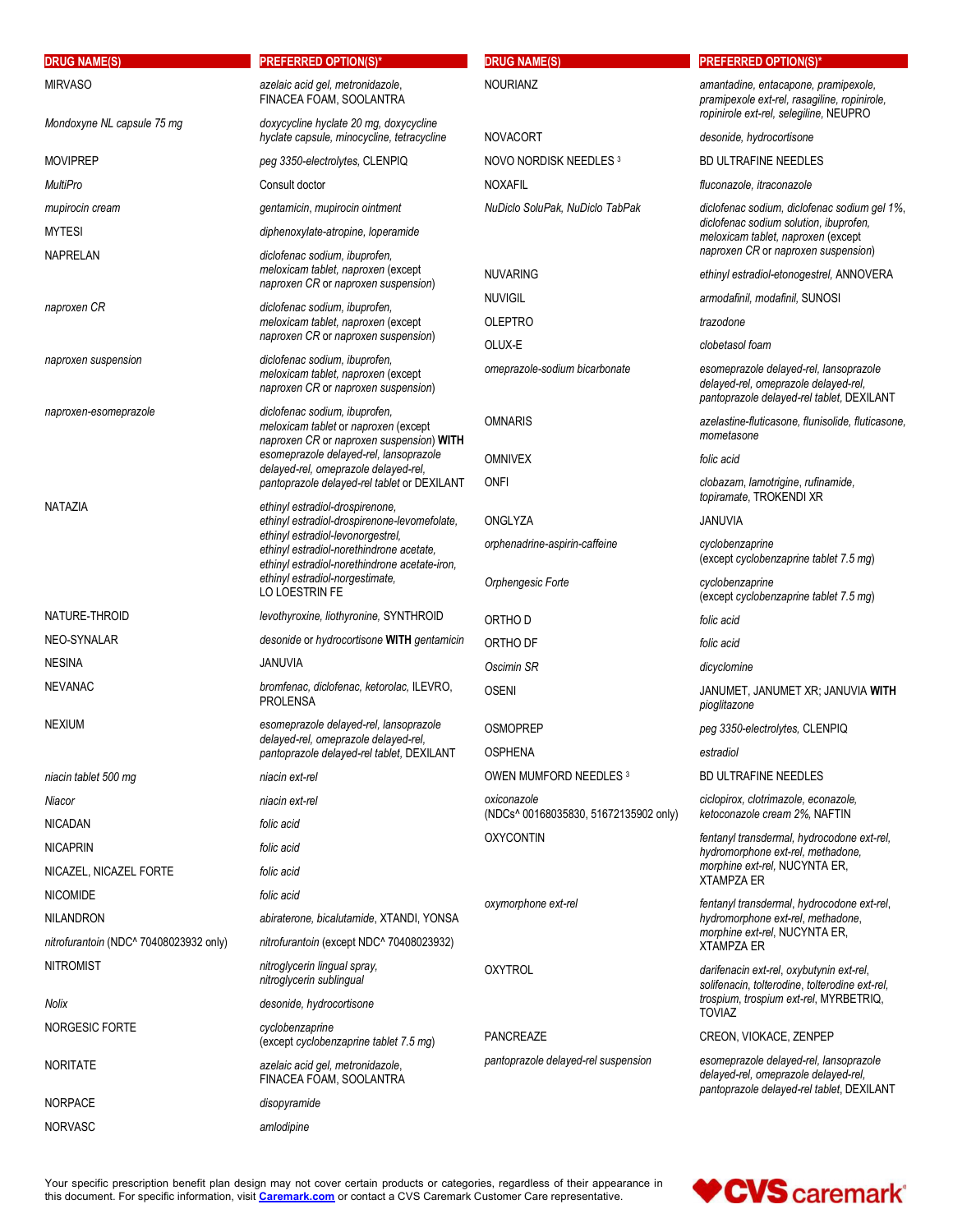| <b>DRUG NAME(S)</b>                    | <b>PREFERRED OPTION(S)*</b>                                                                                                                                                                   | <b>DRUG NAME(S)</b>      | <b>PREFERRED OPTION(S)*</b>                                                                                                                                                                                           |
|----------------------------------------|-----------------------------------------------------------------------------------------------------------------------------------------------------------------------------------------------|--------------------------|-----------------------------------------------------------------------------------------------------------------------------------------------------------------------------------------------------------------------|
| paroxetine HCI ext-rel                 | citalopram, escitalopram, fluoxetine (except                                                                                                                                                  | <b>PROTONIX</b>          | esomeprazole delayed-rel, lansoprazole                                                                                                                                                                                |
| (NDC^ 60505367503 only)                | fluoxetine tablet 60 mg, fluoxetine tablet<br>[generics for SARAFEM]), paroxetine HCI,<br>paroxetine HCl ext-rel (except NDC^60505367503),                                                    |                          | delayed-rel, omeprazole delayed-rel,<br>pantoprazole delayed-rel tablet, DEXILANT                                                                                                                                     |
|                                        | sertraline, TRINTELLIX                                                                                                                                                                        | <b>PROTOPIC</b>          | pimecrolimus, tacrolimus, EUCRISA                                                                                                                                                                                     |
| paroxetine mesylate capsule 7.5 mg     | paroxetine HCI                                                                                                                                                                                | <b>PROVAD</b>            | Consult doctor                                                                                                                                                                                                        |
| PAXIL, PAXIL CR                        | citalopram, escitalopram, fluoxetine (except<br>fluoxetine tablet 60 mg, fluoxetine tablet                                                                                                    | PROVENTIL HFA            | albuterol sulfate CFC-free aerosol,<br>levalbuterol tartrate CFC-free aerosol                                                                                                                                         |
|                                        | [generics for SARAFEM]), paroxetine HCI,<br>paroxetine HCl ext-rel (except NDC^ 60505367503),                                                                                                 | <b>PROVIGIL</b>          | armodafinil, modafinil, SUNOSI                                                                                                                                                                                        |
| <b>PENNSAID</b>                        | sertraline, TRINTELLIX<br>diclofenac sodium, diclofenac sodium gel 1%,<br>diclofenac sodium solution, ibuprofen,<br>meloxicam tablet, naproxen (except naproxen<br>CR or naproxen suspension) | <b>PROZAC</b>            | citalopram, escitalopram, fluoxetine (except<br>fluoxetine tablet 60 mg, fluoxetine tablet<br>[generics for SARAFEM]), paroxetine HCl,<br>paroxetine HCl ext-rel (except NDC^ 60505367503),<br>sertraline, TRINTELLIX |
| <b>PERCOCET</b>                        | hydrocodone-acetaminophen,<br>hydromorphone, morphine,<br>oxycodone-acetaminophen, NUCYNTA                                                                                                    | <b>PSORCON</b>           | desoximetasone (except<br>desoximetasone ointment 0.05%),<br>fluocinonide (except fluocinonide cream 0.1%),<br><b>BRYHALI</b>                                                                                         |
| PERRIGO NEEDLES <sup>3</sup>           | <b>BD ULTRAFINE NEEDLES</b>                                                                                                                                                                   | QNASL                    | azelastine-fluticasone, flunisolide, fluticasone,                                                                                                                                                                     |
| PERTZYE                                | CREON, VIOKACE, ZENPEP                                                                                                                                                                        |                          | mometasone                                                                                                                                                                                                            |
| <b>PEXEVA</b>                          | citalopram, escitalopram, fluoxetine (except<br>fluoxetine tablet 60 mg, fluoxetine tablet<br>[generics for SARAFEM]), paroxetine HCI,                                                        | <b>QTERN</b><br>quazepam | <b>GLYXAMBI</b><br>doxepin, eszopiclone, ramelteon, zolpidem,<br>zolpidem ext-rel, BELSOMRA                                                                                                                           |
|                                        | paroxetine HCl ext-rel (except NDC^60505367503),<br>sertraline, TRINTELLIX                                                                                                                    | <b>RAPAFLO</b>           | alfuzosin ext-rel, doxazosin, silodosin,<br>tamsulosin, terazosin                                                                                                                                                     |
| <b>PLAVIX</b>                          | clopidogrel, prasugrel, BRILINTA                                                                                                                                                              | <b>RAYOS</b>             | dexamethasone, hydrocortisone,                                                                                                                                                                                        |
| <b>POLYTOZA</b>                        | Consult doctor                                                                                                                                                                                |                          | methylprednisolone, prednisolone solution,<br>prednisone                                                                                                                                                              |
| posaconazole delayed-rel tablet        | fluconazole, itraconazole                                                                                                                                                                     | <b>RECEDO</b>            | Consult doctor                                                                                                                                                                                                        |
| <b>PRADAXA</b>                         | warfarin, ELIQUIS, XARELTO                                                                                                                                                                    | <b>RELION INSULIN</b>    | NOVOLIN INSULIN                                                                                                                                                                                                       |
| PRECISION XTRA STRIPS AND KITS 4       | ACCU-CHEK AVIVA PLUS STRIPS AND KITS 2,<br>ACCU-CHEK COMPACT PLUS STRIPS AND KITS 2,                                                                                                          | <b>RHEUMATE</b>          | folic acid                                                                                                                                                                                                            |
|                                        | ACCU-CHEK GUIDE STRIPS AND KITS 2,<br>ACCU-CHEK SMARTVIEW STRIPS AND KITS 2,                                                                                                                  | <b>RIBOZEL</b>           | folic acid                                                                                                                                                                                                            |
|                                        | ONETOUCH ULTRA STRIPS AND KITS <sup>2</sup> ,                                                                                                                                                 | RIMSO-50                 | Consult doctor                                                                                                                                                                                                        |
|                                        | ONETOUCH VERIO STRIPS AND KITS <sup>2</sup>                                                                                                                                                   | <b>RIOMET</b>            | metformin, metformin ext-rel (except generics                                                                                                                                                                         |
| PRED FORTE, PRED MILD                  | dexamethasone, loteprednol,<br>prednisolone acetate 1%, DUREZOL                                                                                                                               | <b>ROZEREM</b>           | for FORTAMET and GLUMETZA)<br>doxepin, eszopiclone, ramelteon, zolpidem,                                                                                                                                              |
| <b>PREFEST</b>                         | estradiol-norethindrone, PREMPHASE,<br><b>PREMPRO</b>                                                                                                                                         | RyClora                  | zolpidem ext-rel, BELSOMRA<br>levocetirizine                                                                                                                                                                          |
| <b>PREMARIN</b>                        | estradiol                                                                                                                                                                                     | <b>RYTARY</b>            | carbidopa-levodopa, carbidopa-levodopa ext-rel                                                                                                                                                                        |
| PREMARIN CREAM                         | estradiol vaginal cream, IMVEXXY, VAGIFEM                                                                                                                                                     | <b>SCARSILK PAD</b>      | Consult doctor                                                                                                                                                                                                        |
| PRENATAL PLUS <sup>5</sup><br>PREVACID | prenatal vitamins, CITRANATAL<br>esomeprazole delayed-rel, lansoprazole<br>delayed-rel, omeprazole delayed-rel,<br>pantoprazole delayed-rel tablet, DEXILANT                                  | SEASONIQUE               | ethinyl estradiol-drospirenone,<br>ethinyl estradiol-drospirenone-levomefolate,<br>ethinyl estradiol-levonorgestrel,                                                                                                  |
| <b>PREVIDENT</b>                       | Consult doctor                                                                                                                                                                                |                          | ethinyl estradiol-norethindrone acetate,<br>ethinyl estradiol-norethindrone acetate-iron                                                                                                                              |
| <b>PRILOSEC</b>                        | esomeprazole delayed-rel, lansoprazole<br>delayed-rel, omeprazole delayed-rel,<br>pantoprazole delayed-rel tablet, DEXILANT                                                                   | <b>SEROQUEL XR</b>       | aripiprazole, clozapine, olanzapine,<br>quetiapine, quetiapine ext-rel, risperidone,<br>ziprasidone, LATUDA, VRAYLAR                                                                                                  |
| <b>PRISTIQ</b>                         | desvenlafaxine ext-rel, duloxetine,<br>venlafaxine, venlafaxine ext-rel capsule                                                                                                               | <b>SILENOR</b>           | doxepin, eszopiclone, ramelteon, zolpidem,<br>zolpidem ext-rel, BELSOMRA                                                                                                                                              |
| PROAIR HFA, PROAIR RESPICLICK          | albuterol sulfate CFC-free aerosol.                                                                                                                                                           | SIL-K PAD                | Consult doctor                                                                                                                                                                                                        |
|                                        | levalbuterol tartrate CFC-free aerosol                                                                                                                                                        | <b>SILIVEX</b>           | Consult doctor                                                                                                                                                                                                        |
| <b>PRODIGEN</b>                        | Consult doctor                                                                                                                                                                                | <b>SILTREX</b>           | Consult doctor                                                                                                                                                                                                        |
| <b>PROMETRIUM</b>                      | medroxyprogesterone; progesterone,<br>micronized                                                                                                                                              | <b>SINGULAIR</b>         | montelukast, zafirlukast                                                                                                                                                                                              |
|                                        |                                                                                                                                                                                               | SORILUX                  | calcipotriene ointment, calcipotriene solution                                                                                                                                                                        |

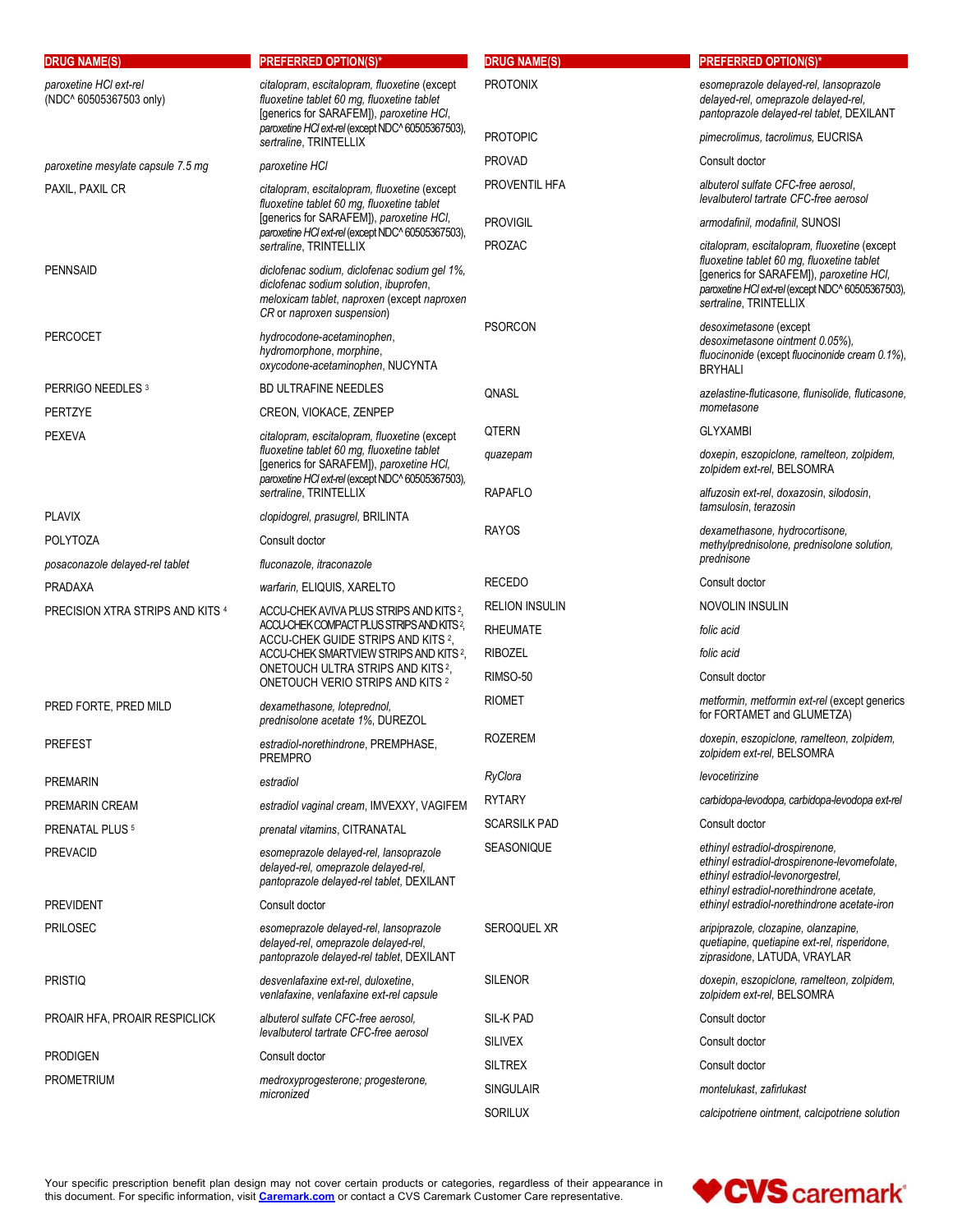| <b>DRUG NAME(S)</b>                                                                                          | <b>PREFERRED OPTION(S)*</b>                                                                                                                                                                                                                                                     | <b>DRUG NAME(S)</b>                                           | <b>PREFERRED OPTION(S)*</b>                                                                                                                                                                                                           |
|--------------------------------------------------------------------------------------------------------------|---------------------------------------------------------------------------------------------------------------------------------------------------------------------------------------------------------------------------------------------------------------------------------|---------------------------------------------------------------|---------------------------------------------------------------------------------------------------------------------------------------------------------------------------------------------------------------------------------------|
| <b>SPRIX</b>                                                                                                 | diclofenac sodium, ibuprofen,<br>meloxicam tablet, naproxen (except<br>naproxen CR or naproxen suspension)                                                                                                                                                                      | topiramate ext-rel capsule<br>(generics for QUDEXY XR only)   | carbamazepine, carbamazepine ext-rel.<br>clobazam, divalproex sodium,<br>divalproex sodium ext-rel, gabapentin,                                                                                                                       |
| <b>STENDRA</b>                                                                                               | sildenafil, tadalafil                                                                                                                                                                                                                                                           |                                                               | lamotrigine, lamotrigine ext-rel, levetiracetam,<br>levetiracetam ext-rel, oxcarbazepine,                                                                                                                                             |
| SUBOXONE                                                                                                     | buprenorphine-naloxone sublingual,<br>ZUBSOLV                                                                                                                                                                                                                                   |                                                               | phenobarbital, phenytoin,<br>phenytoin sodium extended, primidone,<br>rufinamide, tiagabine, topiramate,                                                                                                                              |
| sucralfate suspension                                                                                        | sucralfate tablet                                                                                                                                                                                                                                                               |                                                               | valproic acid, zonisamide, FYCOMPA,                                                                                                                                                                                                   |
| sumatriptan-naproxen                                                                                         | diclofenac sodium, ibuprofen or naproxen<br>(except naproxen CR or naproxen suspension)<br>WITH eletriptan, naratriptan, rizatriptan,<br>sumatriptan, zolmitriptan, NURTEC ODT,<br>ONZETRA XSAIL, REYVOW, UBRELVY,<br>ZEMBRACE SYMTOUCH or<br><b>ZOMIG NASAL SPRAY</b>          | TOPROL-XL                                                     | OXTELLAR XR, TROKENDI XR, VIMPAT,<br><b>XCOPRI</b><br>atenolol, carvedilol, carvedilol phosphate ext-rel,<br>metoprolol succinate ext-rel,<br>metoprolol tartrate, nadolol, pindolol,<br>propranolol, propranolol ext-rel, BYSTOLIC   |
| <b>SUPREP</b>                                                                                                | peg 3350-electrolytes, CLENPIQ                                                                                                                                                                                                                                                  | <b>TRADJENTA</b>                                              | <b>JANUVIA</b>                                                                                                                                                                                                                        |
| SURE-TEST STRIPS AND KITS 4<br>ACCU-CHEK COMPACT PLUS STRIPS AND KITS?<br>ACCU-CHEK GUIDE STRIPS AND KITS 2. | ACCU-CHEK AVIVA PLUS STRIPS AND KITS <sup>2</sup> .                                                                                                                                                                                                                             | tramadol (NDC^ 52817019610 only),<br>tramadol ext-rel capsule | tramadol (except NDC^ 52817019610),<br>tramadol ext-rel tablet                                                                                                                                                                        |
|                                                                                                              |                                                                                                                                                                                                                                                                                 | <b>TRANSDERM SCOP</b>                                         | meclizine, scopolamine transdermal                                                                                                                                                                                                    |
|                                                                                                              | ACCU-CHEK SMARTVIEW STRIPS AND KITS <sup>2</sup> ,<br>ONETOUCH ULTRA STRIPS AND KITS <sup>2</sup> ,<br>ONETOUCH VERIO STRIPS AND KITS 2                                                                                                                                         | <b>TRAVATAN Z</b><br><b>TREXIMET</b>                          | latanoprost, travoprost, LUMIGAN, ZIOPTAN<br>diclofenac sodium, ibuprofen or naproxen                                                                                                                                                 |
| Symax-SR                                                                                                     | dicyclomine                                                                                                                                                                                                                                                                     |                                                               | (except naproxen CR or naproxen suspension)<br>WITH eletriptan, naratriptan, rizatriptan,                                                                                                                                             |
| SYNERDERM                                                                                                    | desonide, hydrocortisone                                                                                                                                                                                                                                                        |                                                               | sumatriptan, zolmitriptan, NURTEC ODT,                                                                                                                                                                                                |
| <b>TALIVA</b>                                                                                                | folic acid                                                                                                                                                                                                                                                                      |                                                               | ONZETRA XSAIL, REYVOW, UBRELVY,<br>ZEMBRACE SYMTOUCH or                                                                                                                                                                               |
| <b>TARGADOX</b>                                                                                              | doxycycline hyclate 20 mg, doxycycline<br>hyclate capsule, minocycline, tetracycline                                                                                                                                                                                            | triamcinolone aerosol 0.2%                                    | <b>ZOMIG NASAL SPRAY</b><br>hydrocortisone butyrate cream,                                                                                                                                                                            |
| <b>TAYTULLA</b>                                                                                              | ethinyl estradiol-drospirenone,<br>ethinyl estradiol-drospirenone-levomefolate,<br>ethinyl estradiol-norethindrone acetate,<br>ethinyl estradiol-norethindrone acetate-iron                                                                                                     |                                                               | hydrocortisone butyrate ointment.<br>hydrocortisone butyrate solution,<br>mometasone, triamcinolone cream,<br>triamcinolone lotion, triamcinolone ointment<br>(except triamcinolone ointment 0.05%)                                   |
| <b>TAZORAC</b>                                                                                               | adapalene, benzoyl peroxide,<br>clindamycin gel (except NDC^ 68682046275),<br>clindamycin solution, clindamycin-<br>benzoyl peroxide, erythromycin solution,<br>erythromycin-benzoyl peroxide, tretinoin,<br>EPIDUO, ONEXTON; calcipotriene ointment,<br>calcipotriene solution | triamcinolone ointment 0.05%                                  | hydrocortisone butyrate cream,<br>hydrocortisone butyrate ointment,<br>hydrocortisone butyrate solution,<br>mometasone, triamcinolone cream,<br>triamcinolone lotion, triamcinolone ointment<br>(except triamcinolone ointment 0.05%) |
| <b>TESTIM</b>                                                                                                | testosterone gel (except authorized generics<br>for TESTIM and VOGELXO),<br>testosterone solution, ANDRODERM,<br><b>NATESTO</b>                                                                                                                                                 | Trianex                                                       | hydrocortisone butyrate cream,<br>hydrocortisone butyrate ointment,<br>hydrocortisone butyrate solution,<br>mometasone, triamcinolone cream,<br>triamcinolone lotion, triamcinolone ointment                                          |
| testosterone gel 1%<br>(authorized generics for TESTIM and<br>VOGELXO only)                                  | testosterone gel (except authorized generics<br>for TESTIM and VOGELXO),<br>testosterone solution, ANDRODERM,<br><b>NATESTO</b>                                                                                                                                                 | <b>TRICOR</b>                                                 | (except triamcinolone ointment 0.05%)<br>fenofibrate (except fenofibrate capsule 50 mg,<br>130 mg; fenofibrate tablet 40 mg, 120 mg),<br>fenofibric acid delayed-rel                                                                  |
| THEO-24                                                                                                      | ipratropium inhalation solution,<br>PERFOROMIST, SEREVENT, SPIRIVA,<br>STRIVERDI RESPIMAT, YUPELRI                                                                                                                                                                              | <b>TRILIPIX</b>                                               | fenofibrate (except fenofibrate capsule 50 mg,<br>130 mg; fenofibrate tablet 40 mg, 120 mg),<br>fenofibric acid delayed-rel                                                                                                           |
| <b>TIMOPTIC OCUDOSE</b>                                                                                      | timolol maleate solution. BETOPTIC S                                                                                                                                                                                                                                            | TRINAZ <sup>5</sup>                                           | prenatal vitamins, CITRANATAL                                                                                                                                                                                                         |
| <b>TIROSINT</b>                                                                                              | levothyroxine, SYNTHROID                                                                                                                                                                                                                                                        |                                                               | BD ULTRAFINE INSULIN SYRINGES                                                                                                                                                                                                         |
| <b>TOBRADEX ST</b>                                                                                           | neomycin-polymyxin B-bacitracin-hydrocortisone,                                                                                                                                                                                                                                 | TRIVIDIA INSULIN SYRINGES 3<br>TronVite                       | folic acid                                                                                                                                                                                                                            |
|                                                                                                              | neomycin-polymyxin B-dexamethasone,<br>tobramycin-dexamethasone.<br>TOBRADEX OINTMENT                                                                                                                                                                                           | TRUETEST STRIPS AND KITS 4                                    | ACCU-CHEK AVIVA PLUS STRIPS AND KITS 2,<br>ACCU-CHEK COMPACT PLUS STRIPS AND KITS <sup>2</sup> ,                                                                                                                                      |

ACCU-CHEK GUIDE STRIPS AND KITS 2 ACCU-CHEK SMARTVIEW STRIPS AND KITS<sup>2</sup>, , where  $\mathcal{L}$ ONETOUCH ULTRA STRIPS AND KITS <sup>2</sup>,<br>ONETOUCH VERIO STRIPS AND KITS <sup>2</sup>

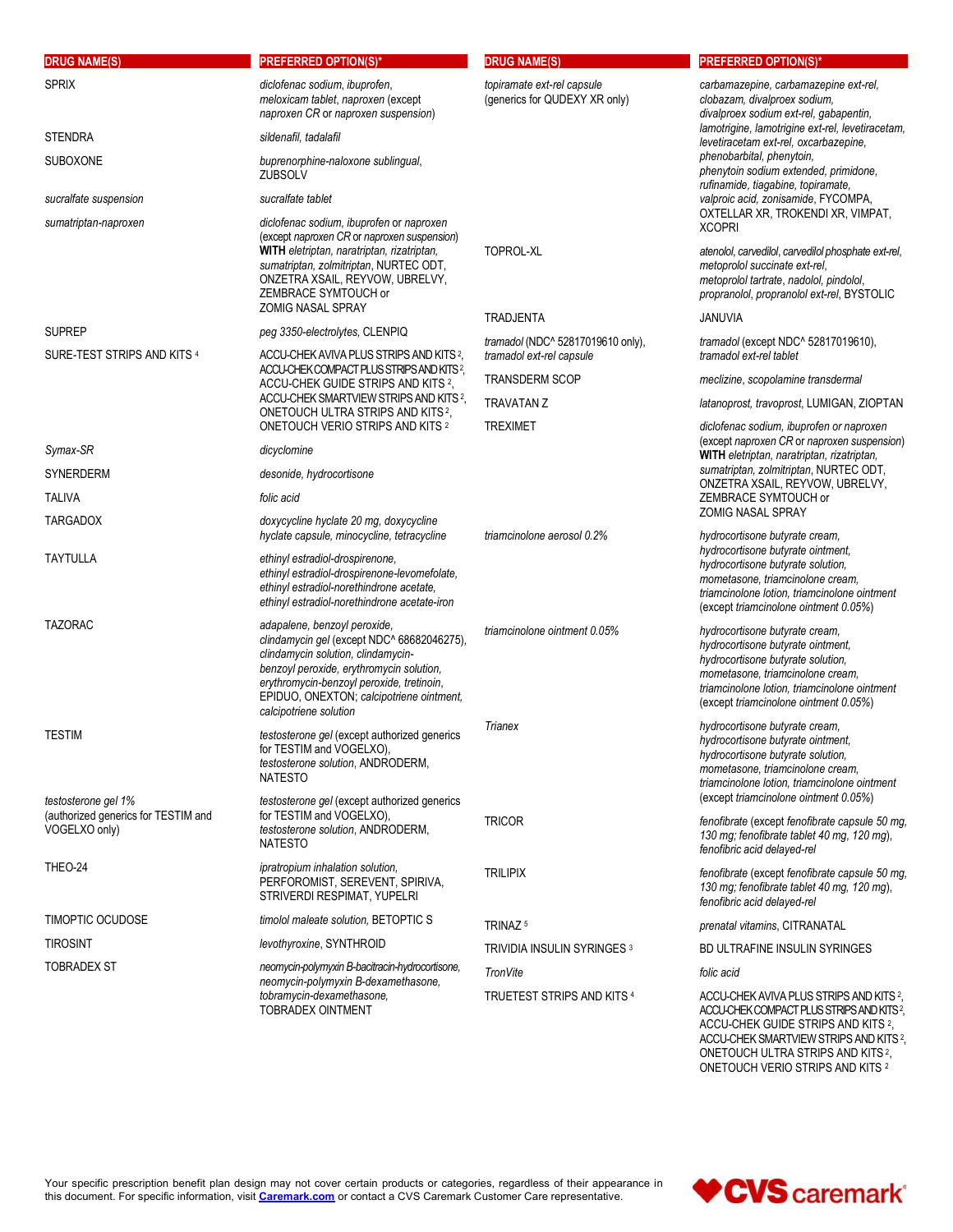| <b>DRUG NAME(S)</b>                        | <b>PREFERRED OPTION(S)*</b>                                                                                                                                                                                          | <b>DRUG NAME(S)</b> | <b>PREFERRED OPTION(S)*</b>                                                                                                                                                                                                                |
|--------------------------------------------|----------------------------------------------------------------------------------------------------------------------------------------------------------------------------------------------------------------------|---------------------|--------------------------------------------------------------------------------------------------------------------------------------------------------------------------------------------------------------------------------------------|
| TRUETRACK STRIPS AND KITS 4                | ACCU-CHEK AVIVA PLUS STRIPS AND KITS 2.<br>ACCU-CHEK COMPACT PLUS STRIPS AND KITS?,                                                                                                                                  | <b>XOLEGEL</b>      | ciclopirox, ketoconazole cream 2%                                                                                                                                                                                                          |
|                                            | ACCU-CHEK GUIDE STRIPS AND KITS 2,<br>ACCU-CHEK SMARTVIEW STRIPS AND KITS 2.                                                                                                                                         | <b>XOPENEX HFA</b>  | albuterol sulfate CFC-free aerosol.<br>levalbuterol tartrate CFC-free aerosol                                                                                                                                                              |
|                                            | ONETOUCH ULTRA STRIPS AND KITS <sup>2</sup> ,                                                                                                                                                                        | Xvite               | folic acid                                                                                                                                                                                                                                 |
|                                            | ONETOUCH VERIO STRIPS AND KITS <sup>2</sup>                                                                                                                                                                          | <b>XYZBAC</b>       | folic acid                                                                                                                                                                                                                                 |
| TUDORZA                                    | SPIRIVA, YUPELRI                                                                                                                                                                                                     | YASMIN              | ethinyl estradiol-drospirenone,                                                                                                                                                                                                            |
| <b>ULORIC</b>                              | allopurinol                                                                                                                                                                                                          |                     | ethinyl estradiol-drospirenone-levomefolate,                                                                                                                                                                                               |
| ULTIMED INSULIN SYRINGES 3                 | BD ULTRAFINE INSULIN SYRINGES                                                                                                                                                                                        |                     | ethinyl estradiol-norethindrone acetate,<br>ethinyl estradiol-norethindrone acetate-iron                                                                                                                                                   |
| ULTIMED NEEDLES <sup>3</sup>               | <b>BD ULTRAFINE NEEDLES</b>                                                                                                                                                                                          | <b>YAZ</b>          | ethinyl estradiol-drospirenone,                                                                                                                                                                                                            |
| <b>ULTRAVATE</b>                           | clobetasol cream, clobetasol foam,<br>clobetasol gel, clobetasol lotion,<br>clobetasol ointment                                                                                                                      |                     | ethinyl estradiol-drospirenone-levomefolate,<br>ethinyl estradiol-norethindrone acetate,<br>ethinyl estradiol-norethindrone acetate-iron                                                                                                   |
| <b>UROXATRAL</b>                           | alfuzosin ext-rel, doxazosin, silodosin,                                                                                                                                                                             | Yuvafem             | estradiol vaginal cream, IMVEXXY, VAGIFEM                                                                                                                                                                                                  |
|                                            | tamsulosin, terazosin                                                                                                                                                                                                | ZALVIT <sup>5</sup> | prenatal vitamins, CITRANATAL                                                                                                                                                                                                              |
| VALCYTE                                    | valganciclovir                                                                                                                                                                                                       | <b>ZEGERID</b>      | esomeprazole delayed-rel, lansoprazole                                                                                                                                                                                                     |
| VALTREX                                    | acyclovir capsule, acyclovir tablet,<br>valacyclovir                                                                                                                                                                 |                     | delayed-rel, omeprazole delayed-rel,<br>pantoprazole delayed-rel tablet, DEXILANT                                                                                                                                                          |
| Vanoxide-HC                                | adapalene, benzoyl peroxide,                                                                                                                                                                                         | <b>ZELAC</b>        | Consult doctor                                                                                                                                                                                                                             |
|                                            | clindamycin gel (except NDC^ 68682046275),<br>clindamycin solution, clindamycin-                                                                                                                                     | <b>ZERVIATE</b>     | azelastine, cromolyn sodium, olopatadine                                                                                                                                                                                                   |
|                                            | benzoyl peroxide, erythromycin solution,<br>erythromycin-benzoyl peroxide, tretinoin,<br>EPIDUO. ONEXTON                                                                                                             | <b>ZESTORETIC</b>   | fosinopril-hydrochlorothiazide,<br>lisinopril-hydrochlorothiazide,<br>quinapril-hydrochlorothiazide                                                                                                                                        |
| VASCULERA                                  | Consult doctor                                                                                                                                                                                                       | <b>ZETIA</b>        | ezetimibe                                                                                                                                                                                                                                  |
| VECTICAL                                   | calcipotriene ointment, calcipotriene solution                                                                                                                                                                       | <b>ZETONNA</b>      | azelastine-fluticasone, flunisolide, fluticasone,                                                                                                                                                                                          |
| VELTIN                                     | adapalene, benzoyl peroxide,                                                                                                                                                                                         |                     | mometasone                                                                                                                                                                                                                                 |
|                                            | clindamycin gel (except NDC^ 68682046275),<br>clindamycin solution, clindamycin-<br>benzoyl peroxide, erythromycin solution,<br>erythromycin-benzoyl peroxide, tretinoin,<br>EPIDUO, ONEXTON                         | <b>ZIANA</b>        | adapalene, benzoyl peroxide,<br>clindamycin gel (except NDC^ 68682046275),<br>clindamycin solution, clindamycin-<br>benzoyl peroxide, erythromycin solution,<br>erythromycin-benzoyl peroxide, tretinoin,<br>EPIDUO, ONEXTON               |
| venlafaxine ext-rel tablet (except 225 mg) | desvenlafaxine ext-rel, duloxetine,<br>venlafaxine, venlafaxine ext-rel capsule                                                                                                                                      | zileuton ext-rel    | montelukast, zafirlukast                                                                                                                                                                                                                   |
| <b>VENTOLIN HFA</b>                        | albuterol sulfate CFC-free aerosol,<br>levalbuterol tartrate CFC-free aerosol                                                                                                                                        | ZIRGAN              | trifluridine                                                                                                                                                                                                                               |
| VEREGEN                                    | imiquimod                                                                                                                                                                                                            | ZOHYDRO ER          | fentanyl transdermal, hydrocodone ext-rel,                                                                                                                                                                                                 |
| VIAGRA                                     | sildenafil, tadalafil                                                                                                                                                                                                |                     | hydromorphone ext-rel, methadone,<br>morphine ext-rel, NUCYNTA ER,                                                                                                                                                                         |
| <b>VIIBRYD</b>                             | citalopram, escitalopram, fluoxetine (except<br>fluoxetine tablet 60 mg, fluoxetine tablet<br>[generics for SARAFEM]), paroxetine HCI,<br>paroxetine HCl ext-rel (except NDC^60505367503),<br>sertraline, TRINTELLIX | <b>ZOLOFT</b>       | <b>XTAMPZA ER</b><br>citalopram, escitalopram, fluoxetine (except<br>fluoxetine tablet 60 mg, fluoxetine tablet<br>[generics for SARAFEM]), paroxetine HCI,<br>paroxetine HCl ext-rel (except NDC^ 60505367503),<br>sertraline, TRINTELLIX |
| VITAFOL-ONE 5                              | prenatal vitamins, CITRANATAL                                                                                                                                                                                        | zolpidem sublingual | doxepin, eszopiclone, ramelteon, zolpidem,                                                                                                                                                                                                 |
| Vitasure                                   | folic acid                                                                                                                                                                                                           |                     | zolpidem ext-rel, BELSOMRA                                                                                                                                                                                                                 |
| <b>VIVELLE-DOT</b>                         | estradiol, DIVIGEL, EVAMIST                                                                                                                                                                                          | <b>ZOLPIMIST</b>    | doxepin, eszopiclone, ramelteon, zolpidem,<br>zolpidem ext-rel, BELSOMRA                                                                                                                                                                   |
| <b>VOGELXO</b>                             | testosterone gel (except authorized generics<br>for TESTIM and VOGELXO),<br>testosterone solution, ANDRODERM,<br><b>NATESTO</b>                                                                                      | ZONEGRAN            | carbamazepine, carbamazepine ext-rel,<br>divalproex sodium, divalproex sodium ext-rel,<br>gabapentin, lamotrigine, lamotrigine ext-rel,                                                                                                    |
| <b>WESTHROID</b>                           | levothyroxine, liothyronine, SYNTHROID                                                                                                                                                                               |                     | levetiracetam, levetiracetam ext-rel,<br>oxcarbazepine, phenobarbital, phenytoin,                                                                                                                                                          |
| WP THYROID                                 | levothyroxine, liothyronine, SYNTHROID                                                                                                                                                                               |                     | phenytoin sodium extended, primidone,                                                                                                                                                                                                      |
| XANAX, XANAX XR                            | alprazolam, clonazepam, diazepam,<br>lorazepam, oxazepam                                                                                                                                                             |                     | tiagabine, topiramate, valproic acid,<br>zonisamide, FYCOMPA, OXTELLAR XR,<br>TROKENDI XR, VIMPAT, XCOPRI                                                                                                                                  |
| XENICAL                                    | QSYMIA, SAXENDA                                                                                                                                                                                                      | ZONTIVITY           | Consult doctor                                                                                                                                                                                                                             |

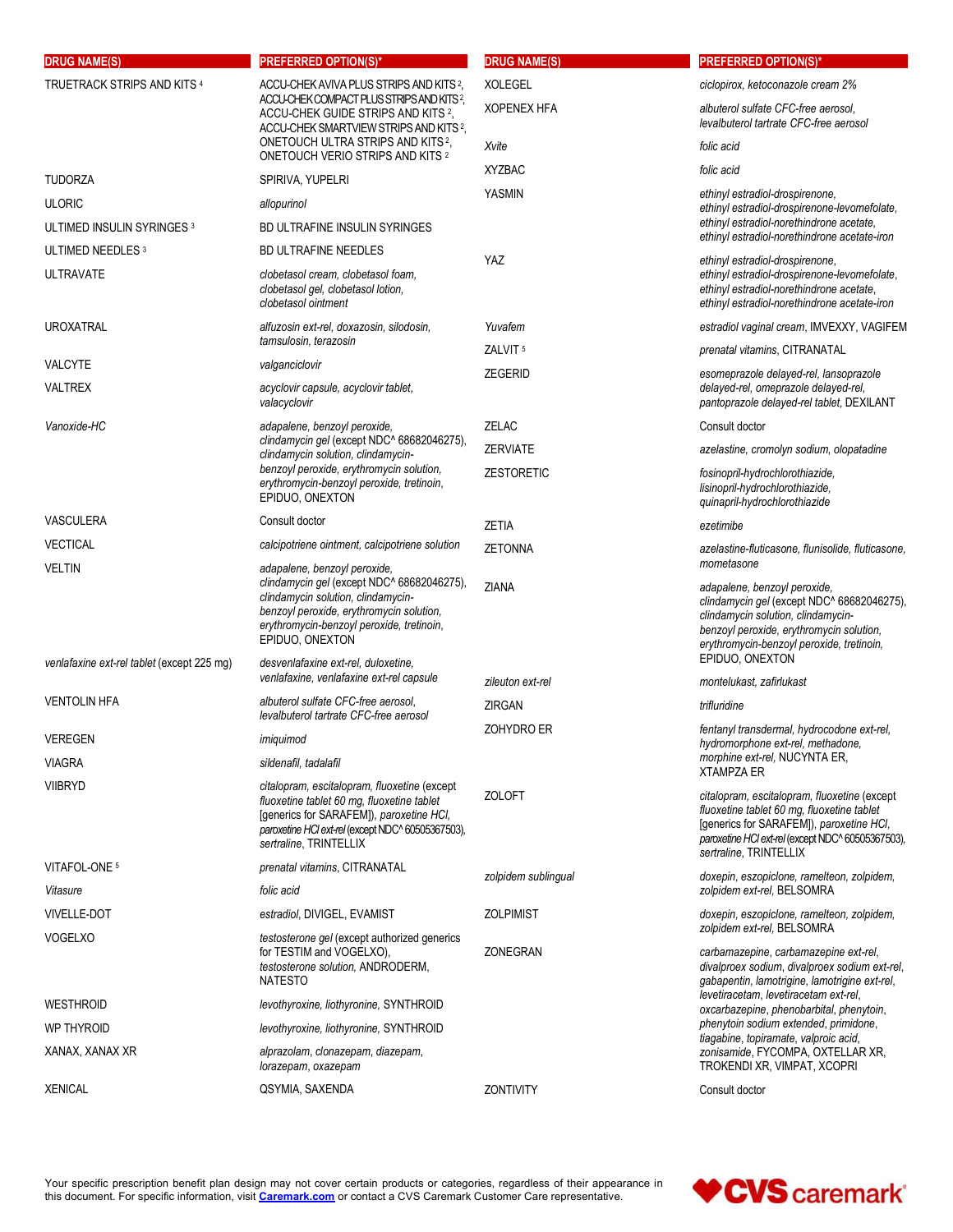| <b>DRUG NAME(S)</b> | <b>PREFERRED OPTION(S)*</b>                                                                                | <b>DRUG NAME(S)</b> | <b>PREFERRED OPTION(S)*</b>                                                                                         |
|---------------------|------------------------------------------------------------------------------------------------------------|---------------------|---------------------------------------------------------------------------------------------------------------------|
| <b>ZORVOLEX</b>     | diclofenac sodium, ibuprofen,<br>meloxicam tablet, naproxen (except<br>naproxen CR or naproxen suspension) | ZYLET               | neomycin-polymyxin B-bacitracin-hydrocortisone,<br>neomycin-polymyxin B-dexamethasone,<br>tobramycin-dexamethasone, |
| <b>ZUPLENZ</b>      | granisetron, ondansetron, SANCUSO                                                                          |                     | <b>TOBRADEX OINTMENT</b>                                                                                            |
| ZYFLO               | montelukast, zafirlukast                                                                                   | <b>ZYVIT</b>        | folic acid                                                                                                          |

You may be responsible for the full cost of certain non-formulary products that are removed from coverage. Please check with your plan sponsor for more information.

FOR YOUR INFORMATION: Generics should be considered the first line of prescribing. This drug list represents a summary of prescription coverage. It is not all-inclusive and does not guarantee coverage. New-to-market products and new variations of products already in the marketplace will not be added to the formulary immediately. Each product will be evaluated for clinical appropriateness and cost-effectiveness. Recommended additions to the formulary will be presented to the CVS Caremark National Pharmacy and Therapeutics Committee (or other appropriate reviewing body) for review and approval. In most instances, a brand-name drug for which a generic product becomes available will be designated as a non-preferred option upon release of the generic product to the market. Specific prescription benefit plan design may not cover certain products or categories, regardless of their appearance in this document. The member's prescription benefit plan may have a different copay for specific products on the list. Unless specifically indicated, drug list products will include all dosage forms. This list represents brand products in CAPS, branded generics in upper- and lowercase *Italics*, and generic products in lowercase *italics*. Generics listed in therapeutic categories are for representational purposes only. Listed products may be available generically in certain strengths or dosage forms. Dosage forms on this list will be consistent with the category and use where listed. Log in to Caremark.com to check coverage and copay information for a specific medicine.

An exception process may exist for specific clinical or regulatory circumstances that may require coverage of an excluded medication.

- 
- § Generics are available in this class and should be considered the first line of prescribing.<br>^ Drug products are identified by unique numerical product identifiers, called National Drug Codes (NDC), which identify the ma size.
- <sup>†</sup> Listing does not include certain NDCs<sup>^</sup>.
- 
- \* The preferred options in this list are a broad representation within therapeutic categories of available treatment options and do not necessarily represent clinical equivalency.<br>1 Copayment, copay or coinsurance means th price, a fixed amount or other charge, with the balance, if any, paid by a Plan.<br>An ACCU-CHEK or ONETOUCH blood glucose meter may be provided at no charge by the manufacturer to those individuals currently using a meter ot
- ONETOUCH. For more information on how to obtain a blood glucose meter, call: 1-877-418-4746.<br>
<sup>3</sup> BD ULTRAFINE syringes and needles are the only preferred options.<br>
<sup>4</sup> ACCU-CHEK or ONETOUCH brand test strips are the only
- 
- 
- 
- <sup>6</sup> Long Acting Insulins First Generation.

CVS Caremark may receive rebates, discounts and service fees from pharmaceutical manufacturers for certain listed products. This document contains references to brand-name prescription drugs that are trademarks or registered trademarks of pharmaceutical manufacturers not affiliated with CVS Caremark. Listed products are for informational purposes only and are not intended to replace the clinical judgment of the prescriber. The document is subject to state-specific regulations and rules, including, but not limited to, those regarding generic substitution, controlled substance schedules, preference for brands and mandatory generics whenever applicable.

The information contained in this document is proprietary. The information may not be copied in whole or in part without written permission.

©2021 CVS Caremark. All rights reserved. 106-31697B 100121 Caremark.com care experience of the caremark.com

Your specific prescription benefit plan design may not cover certain products or categories, regardless of their appearance in the control of the caregories, regardless of their appearance in the caregories of the caregor this document. For specific information, visit Caremark.com or contact a CVS Caremark Customer Care representative.